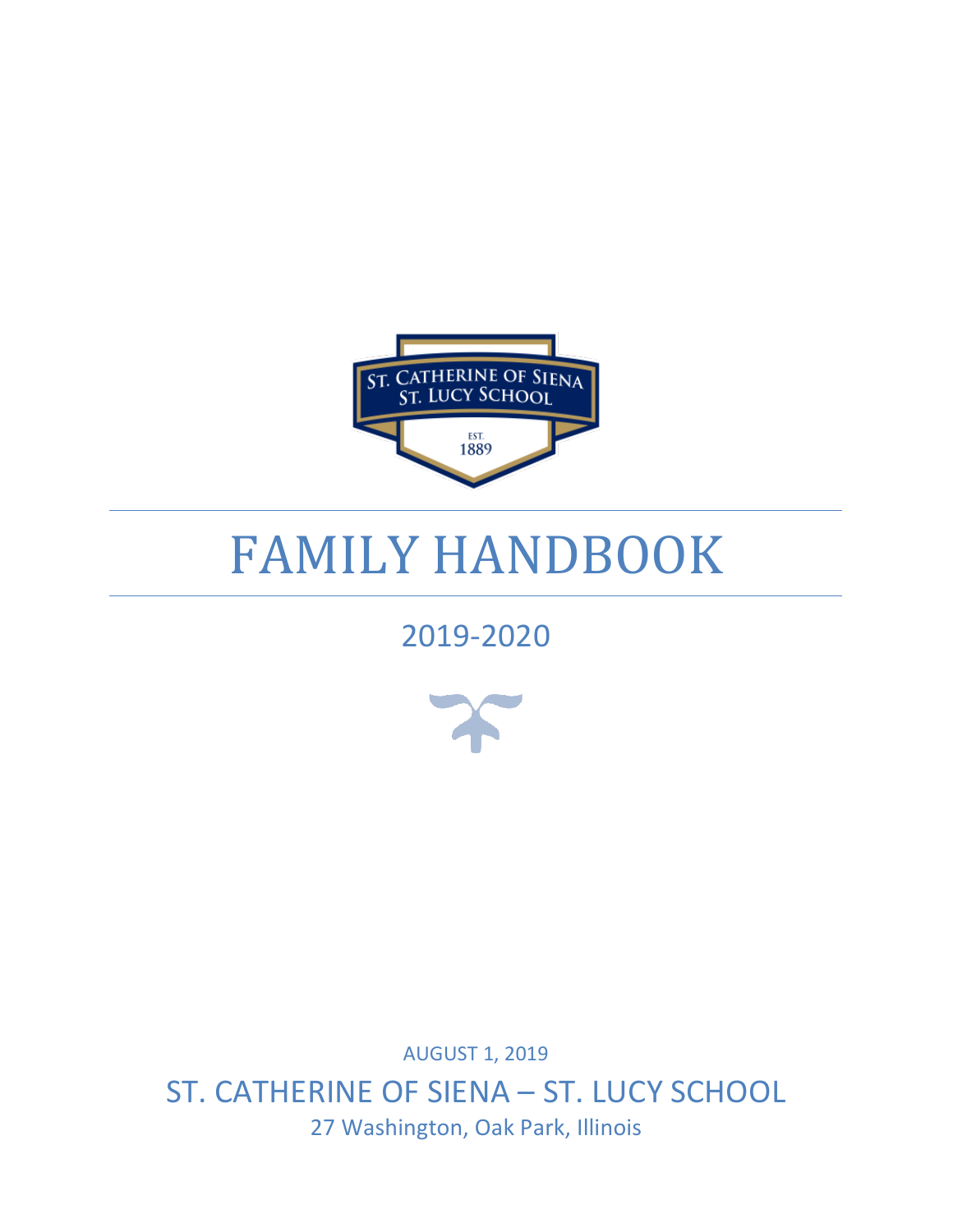## **St. Catherine-St. Lucy School**

| School Office: | 27 W Washington<br>Oak Park, II 60302<br>Phone: 708-386-5286<br>708-386-7328<br>Fax: |
|----------------|--------------------------------------------------------------------------------------|
| School Hours:  | $8:05am - 2:45pm$                                                                    |
| Office Hours:  | $7:30am - 4:00pm$                                                                    |
| Rectory:       | 38 N Austin<br>Oak Park, II 60302<br>Phone: 708-386-8077                             |

## **St. Catherine - St. Lucy School Mission Statement**

The mission of St. Catherine - St. Lucy School is to provide quality Christian Education within a Catholic context for parish students and students from the surrounding area. It is our task, as a community of faculty, students, parents and guardians (who are the primary caretakers and educators of their children) and parish staff to work together in building a strong educational and Christian environment.

Our school bases its educational program on the central message of Jesus in the Gospel: love of God, self and each other. In doing this, we provide our students with the necessary understanding to live in a multicultural world where peace, justice and equality are hopes for the future.

Our educational program reflects our commitment to the spiritual, intellectual, social and psychological needs of the students. We strive to provide a strong education in basic skills and to teach values that students will need in coping with the future. Because students are faced with a future of constant change, we must ensure that our educational program keeps pace with life as it exists, and provide the resources for our students to grow and prosper in an environment where the world community is struggling to find the true meaning of Christianity.

Success in these endeavors will be measured by the care and concern our students show others and by their ability to meet the challenge of the future.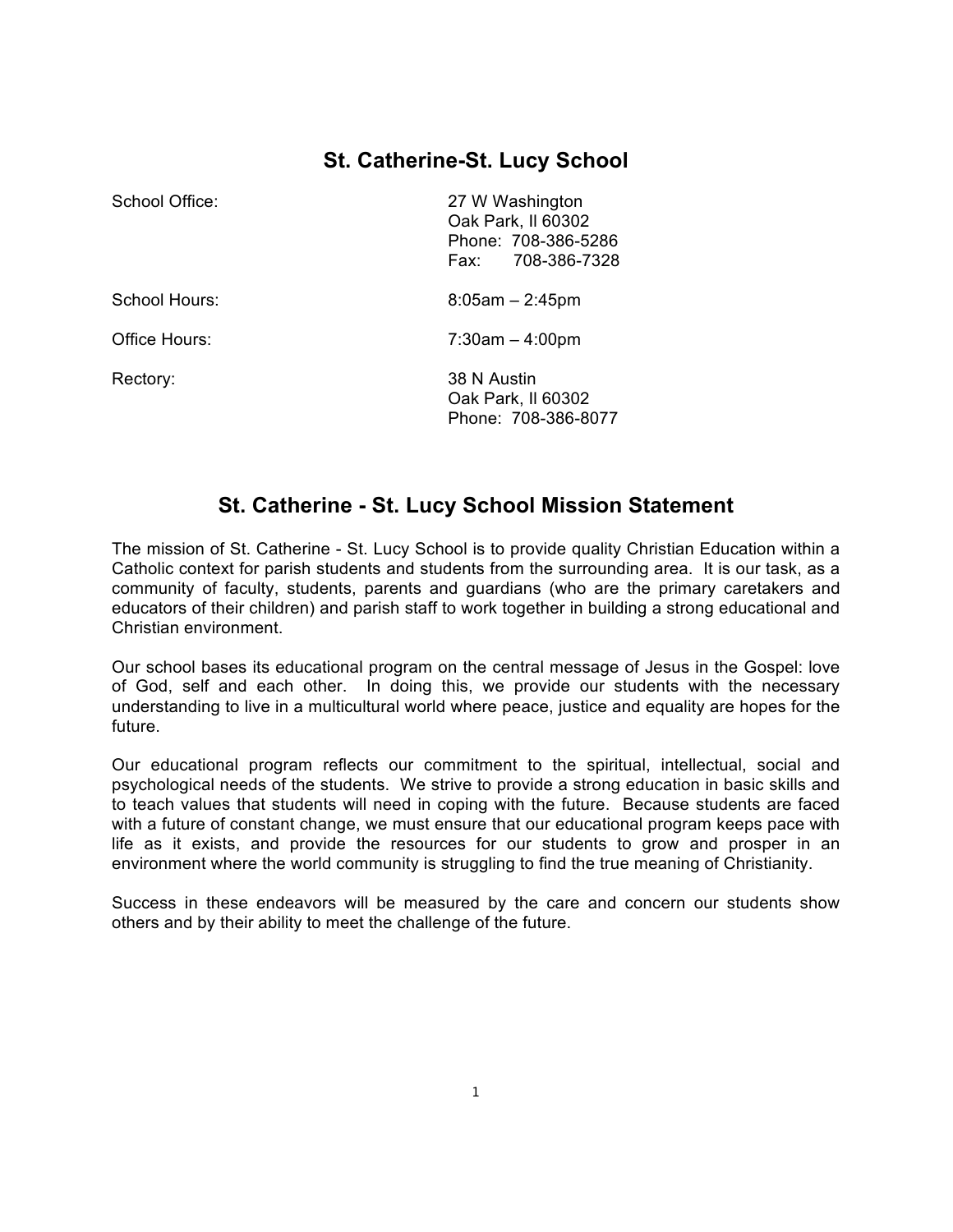### **Vision of Catholic Schools In the Archdiocese of Chicago**

The Catholic educated graduate, a disciple of Christ, is a leader and community builder in church and society. As a life-long learner, he/she acts with faith, integrity, and competency in the pursuit of truth to contribute to a better world. He/she lives and works as a responsible global citizen seeking justice to create unity of all persons with God, each other, and all creation.

Catholic school principals and teachers as leaders, give witness to Gospel living, spiritual and intellectual development, justice for all persons, and a quest for educational excellence. Educators provide a curriculum that supports, challenges, and prepares students for their future. Catholic school educators continuously deepen their faith-life, improve their practice, and strengthen their leadership to build a faith-learning community with a visible Catholic identity.

All Catholic school communities evangelize and educate students and families with the support, guidance, and spiritual leadership of bishops and pastors. In the spirit of inclusiveness, Catholic schools involve parents and other persons as partners to advance the mission of Catholic Schools. These partners collaborate and make decisions that actively strengthen the long-term viability of Catholic schools in Lake and Cook counties.

## **Mission of Catholic Schools In the Archdiocese of Chicago**

Catholic schools exist primarily to evangelize about the Good News of Jesus Christ and educate Catholic students for the Church's mission. All are welcomed who identify with and seek to live by values in harmony with the Gospel and its preferential option for the poor. Catholic schools provide students an opportunity for educational excellence in the Catholic Christian tradition. Catholic faith-learning communities commit to help each student develop his/her potential for conscious, responsible living, healthy relationships and leadership. The Catholic school communities act as good stewards to make schools, vital, affordable and accessible across the Archdiocese.

St. Catherine-St. Lucy School strives to make the above stated vision and mission a reality for all students. We recognize the parents as the first and primary educators of their children. It is our hope that parents, students, and teachers work together to achieve a genuine Christian Education. With that idea in mind, this Handbook of school policies and regulations has been designed to help our school community work together.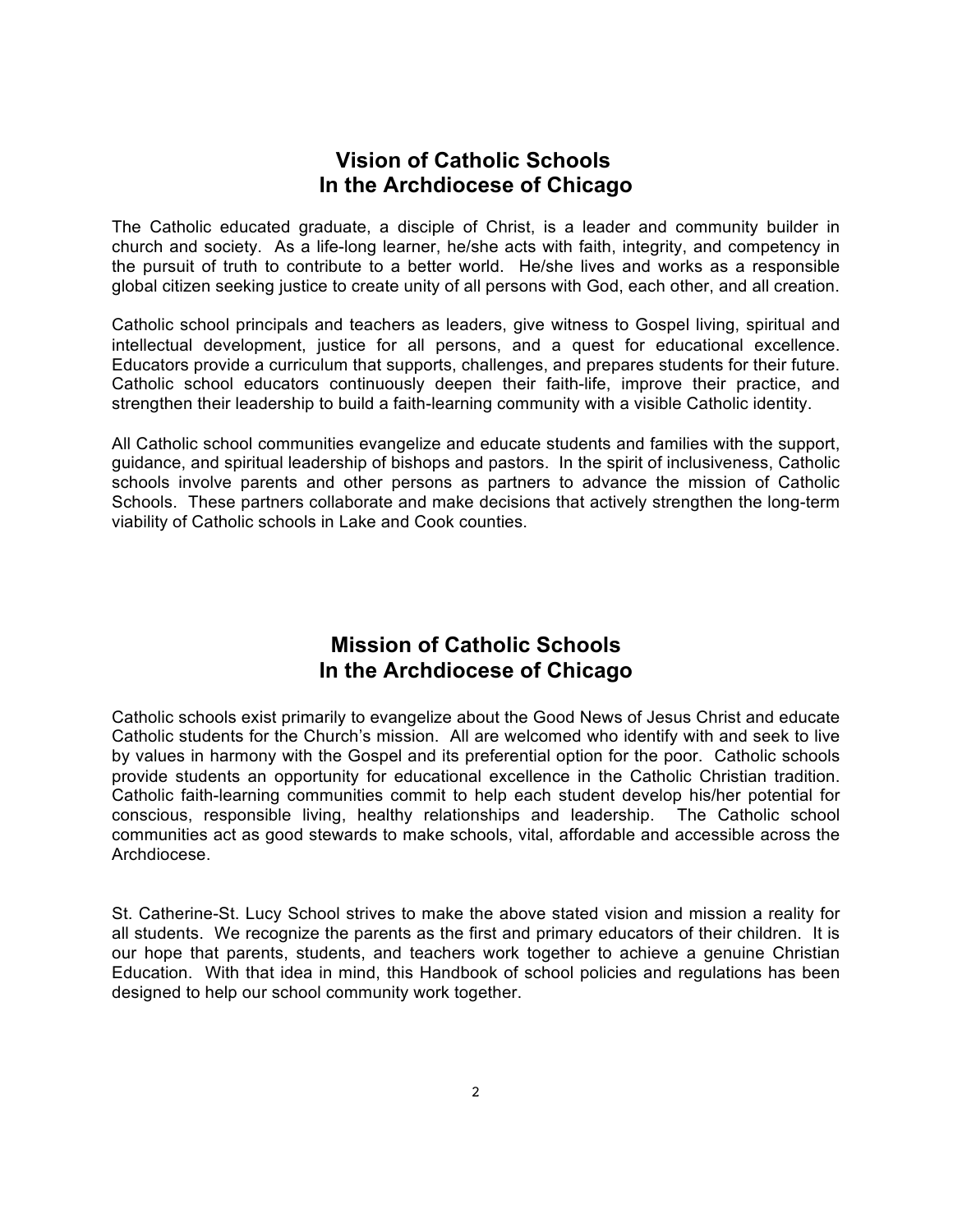## **School Policies**

St. Catherine-St. Lucy School operates under the auspices of the Archdiocese of Chicago. As such, the school administration, faculty and governance board are bound to implement and follow all policies and procedures promulgated by the Archdiocese and Office of Catholic Schools outlined in the Handbook for School Administrators. Local school policies and procedures found in the St. Catherine-St. Lucy School parent/family/student and faculty handbooks are additional directives developed to govern the local needs of the school and may not contradict Archdiocesan and/or Office of Catholic Schools directives.

The following set forth policies govern the general operation of the school. Statements in this handbook are subject to amendment with or without notice. The school will make every attempt to keep you informed of all changes as soon as practical; however, some changes might be made immediately due to unforeseen circumstances.

#### **Abused and Neglected Child Reporting Act (**P.A. 81-1077)

School personnel having reasonable cause to believe that a child known to them in their professional capacity may be an abused or neglected child *must* report their suspicion to the Illinois Department of Children and Family Services (800-252-2873). All school personnel are required to abide by this law.

#### **Admissions Policy**

St. Catherine-St. Lucy School is a Catholic elementary school serving students from Preschool through Grade 8. We are a welcoming community for students within these age groups and invite *all* children to be part of our family.

Our school admits students of any race, color, national, or ethnic origin. We do not discriminate on the basis of gender, race, color or ethnic origin in administration of school policies or programs. Students, however, must be in compliance with the State of Illinois age requirements.

Students who are not Catholic are welcome in our school. We practice and teach Catholic doctrine and attend weekly Mass. All students participate.

Students with special needs are welcome in our school. Final admission decisions will be made based upon consultation with the family and the resources available for the child's success. Once admitted, a plan will be put in place to monitor and review the student's progress.

To be considered for admission to St. Catherine-St. Lucy, parents/guardians are asked to complete the application form, available in the school office or as a download on the school website: catherinelucy.org.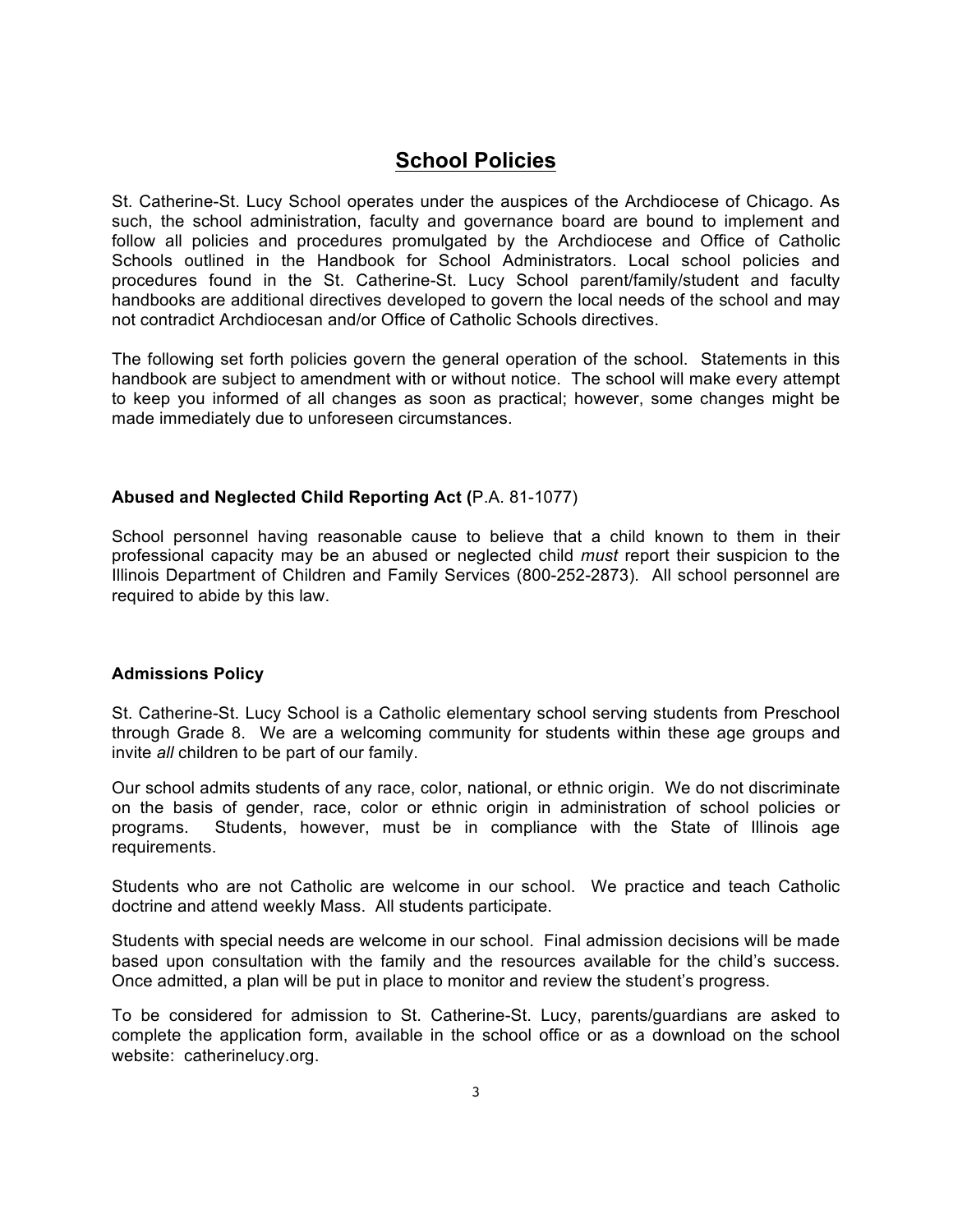The application should be turned into the school office along with these items:

- Report cards from previous school (if applicable)
- IEP (Individual Education Plan, if applicable)
- \$100 registration fee

Once the application packet is complete, families will be asked to meet with a member of the school's administration team. Notification of acceptance to the school will be given within two days of this meeting.

When a student's admission is confirmed, the following documents are also required:

- Birth certificate
- Medical and dental records, including allergy plans
- Baptismal certificate (if applicable)

We are proud of our school and are committed to the growth and success of all our students. In turn, it is expected that all students who become part of the St. Catherine-St. Lucy follow the standards, guidelines, and policies in our handbook.

#### *New Students*

- Within 30 days of enrolling at our school, parents/guardians must present a certified copy of the child's birth certificate or other reliable proof of the child's identity, as determined by the Illinois State Police. The school will retain a copy for our records and return the original to the parents.
- If a birth certificate (or other acceptable proof) is not turned in, the school is required to notify the Illinois Department of State Police. A written note will be sent home alerting parents that they have an additional ten days to comply.
- Parents must also produce records of compliance with state and local health (including dental) requirements and exams. If students are not in compliance or without records, parents will be notified and the children removed from school.
- If a child has attended another school before, some form of credential from that school must be presented. The office will request official transcripts.
- A baptismal record, if applicable, is also requested.

#### *Transfer Students*

We welcome students to our family at any time during the school year. The following guidelines apply to children coming in after October 1.

- Recent records from the prior school, such as a report card or progress report, must be brought in at the time of enrollment. IEP/ISP documents should be brought in as well. Official transcripts will be requested from the other school by the office.
- The student and parent will meet with the teacher and principal to discuss school guidelines and expectations. After this meeting, the family will be notified within 48 hours if the student is accepted.
- Once accepted, the student may start as soon as all necessary forms are in.
- Until a uniform is available, students in Grades 2-8 should wear dress pants and a white collared shirt. Grades ECC-1 may wear the gym uniform, which can be purchased in the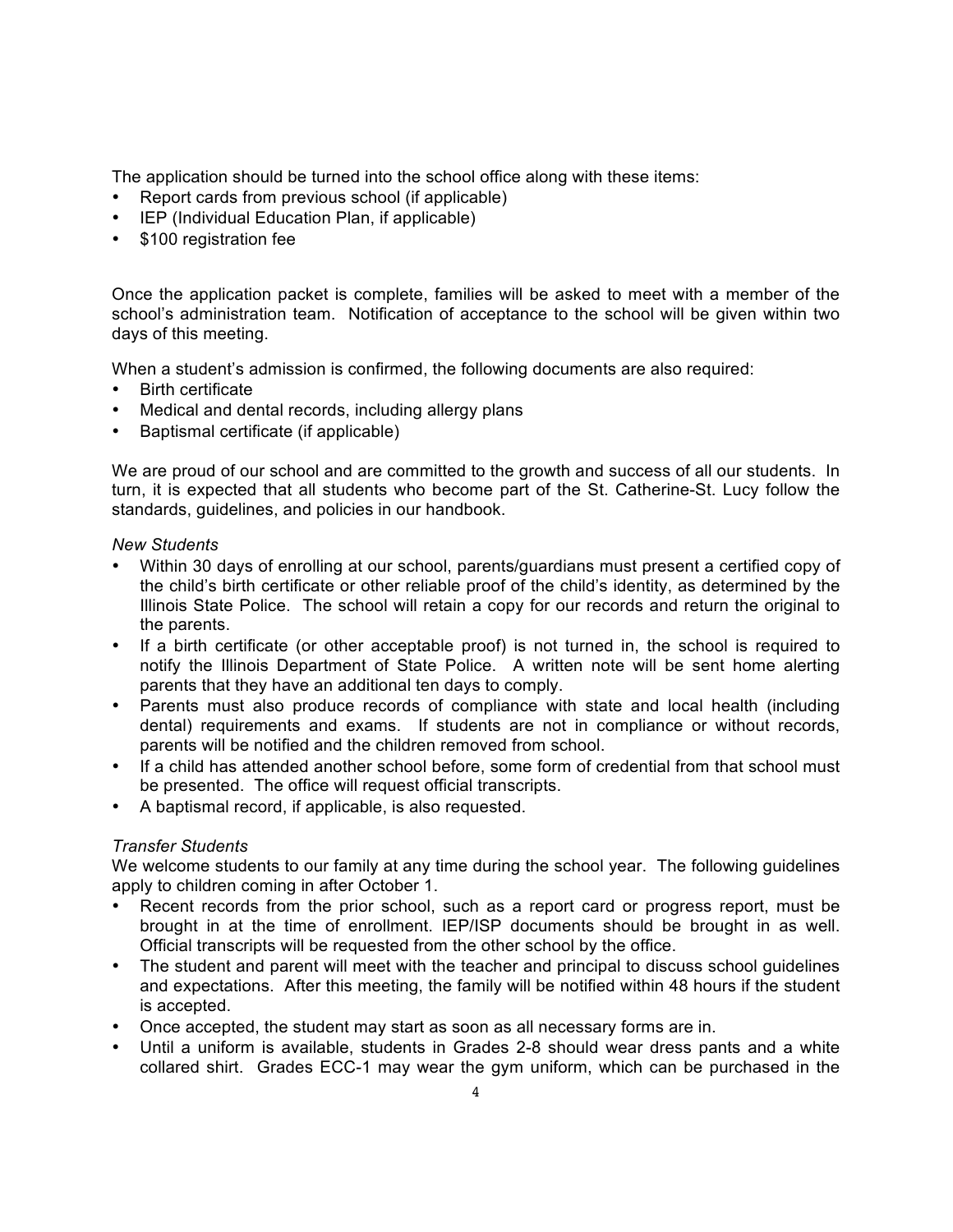school office. Hair and shoes must conform to the school dress code.

- Hot lunch will begin two weeks after the start date. Until then, the student should bring a lunch from home.
- Students are expected to follow the standards of St. Catherine-St. Lucy School. Progress, both behavioral and academic, will be assessed after 30 school days. Significant problems and/or issues may result in permanent exclusion.

#### **Attendance/Absences/Tardiness**

#### *Attendance*

- Daily school attendance is *compulsory* in the State of Illinois for children ages 6-16.
- The responsibility for compliance with the law belongs to the parent(s)/guardian(s).
- The school must keep an accurate record of each student's daily attendance.
- The attendance record is placed in the student's permanent file each school year.

#### *Absences*

Parents/Guardians are expected to notify the school before 9am (708-386-5286) to report an absence. In addition, a written note must be presented to the teacher upon the student's return. Without a call or note, the student's absence will be noted as "unexcused" in his/her records.

#### *Early Dismissal*

If a student must leave school early, a note must be presented to the child's teacher. Parents/guardians must come to the school office to pick up the child. Children will be called to the office; they are not to be picked up from the classroom. No child will be allowed to leave school alone during school hours.

#### *Tardiness*

Tardiness interferes with the child's learning and disrupts the activities of the rest of the class. Students are admitted into the building, through the front door, at 7:55am. School begins at 8:05am. The front entrance will remain open until 8:15; after that time, students must enter through the back door. Any children who are late should check in at the school office.

#### **Blended/Personalized Learning**

St. Catherine-St. Lucy School is committed to being a fully personalized learning school. This philosophy is based on meeting children at their individual levels, teaching them to develop a growth mindset, and helping them grow academically at their own pace. Classrooms will be structured in flexible arrangements, allowing students to work in small groups with the teacher or collaboratively with peers. Technology is a big piece of the blended learning model, helping adapt content to each student's unique needs.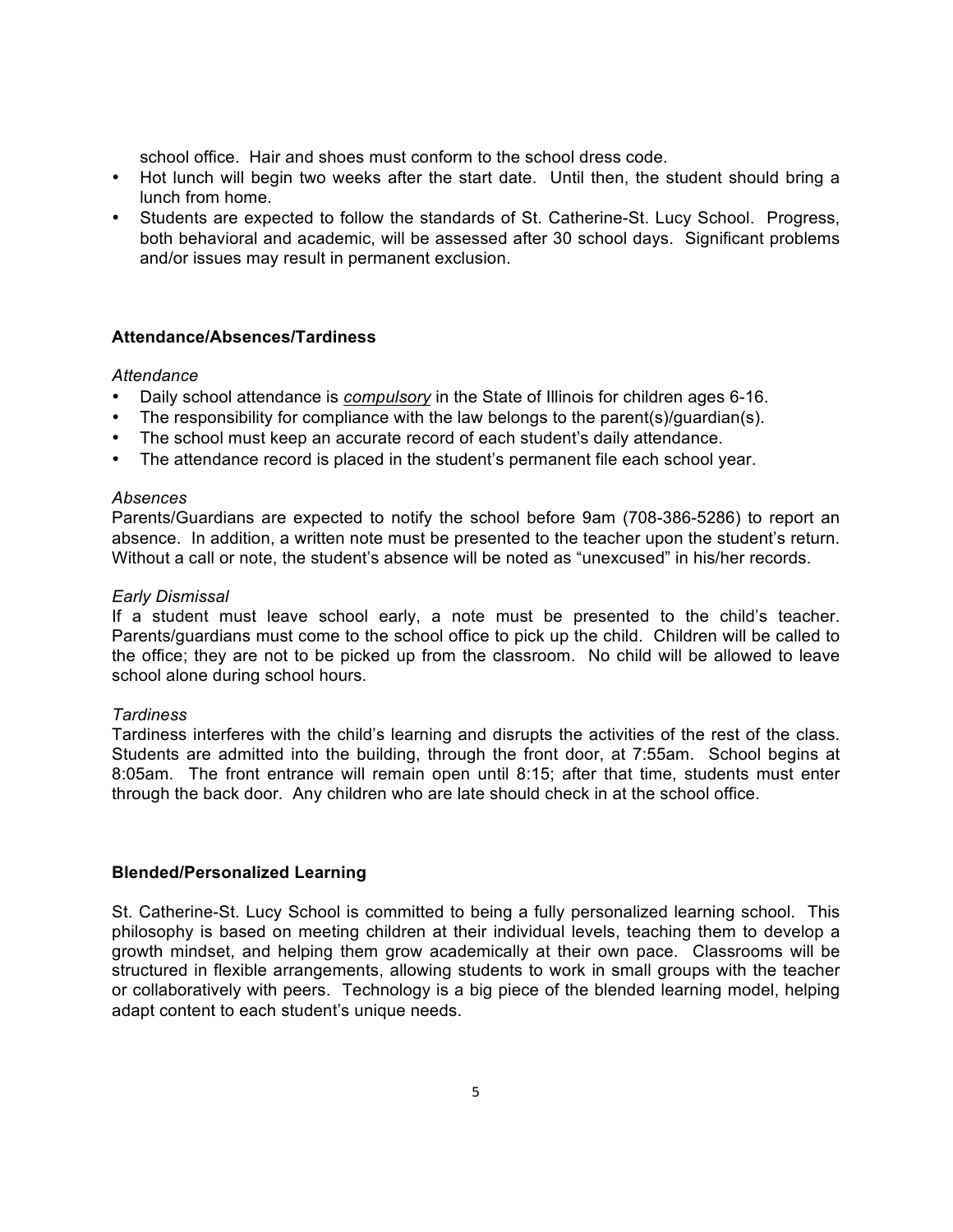#### **Cell Phones/Electronic Equipment Use**

We do not allow the use of cell phones or other personal electronic equipment while at school, in extended day settings, or on the playgrounds. We do recognize that some students may need a cell phone for after-school situations and have established the following policy:

- A separate letter outlining the cell phone policy must be signed by the parent and the student and returned before the phone can be brought to school.
- Cell phones for students in Grades 5-8 are turned in to the teacher at the start of the school day. Students in Grades 4 and below turn their phones in to the office.
- The phones are returned to the students at dismissal. For those children going to extended day, the phones are given to the daycare staff and passed out when the child leaves.
- If a child is caught with a phone or electronic device during the school day, including in extended care, the device will be confiscated by the teacher or staff member and will only be returned to a parent. For a second offense, the phone will be turned into the principal's office and a parent conference required. This includes devices found in the student's backpack, purse, pencil case, pocket, etc.
- The school is not responsible for personal devices brought onto the grounds.

#### **Communication**

Good communication between the school and our families is critical. Please make sure that you notify the school if any contact information (phone, email, etc.) has changed. For general school information, several methods have been established:

- Every Wednesday, a Family Folder will be sent home through the student. For families with multiple children, the folder is sent to the youngest sibling. Inside is a weekly newsletter, along with other fIyers or bulletins that require parents' attention. The envelope should be emptied, signed, and returned to school the next day. Notes to the school can be sent via this Folder.
- The school website, www.catherinelucy.org, will contain up-to-date information on news and events around the school. Each teacher has an individual page to post homework assignments, resources, and class information.
- The school maintains both a Facebook page and a Twitter account.
- Information is also sent out via email blast, using the email addresses supplied at registration. If information has changed, please notify the school office.
- Similar to an email blast, School Messenger will be used to communicate information via phone messages.
- You are welcome to call and leave a message at the school office. The main phone number is 708-386-5286. In case of emergency, the school voicemail will be updated.
- Teachers will also communicate with families, via monthly newsletters, Class Dojo, or individual notes home. To see a teacher privately, please schedule a meeting in advance, before or after school hours. *Teachers are not available to meet during the school day.*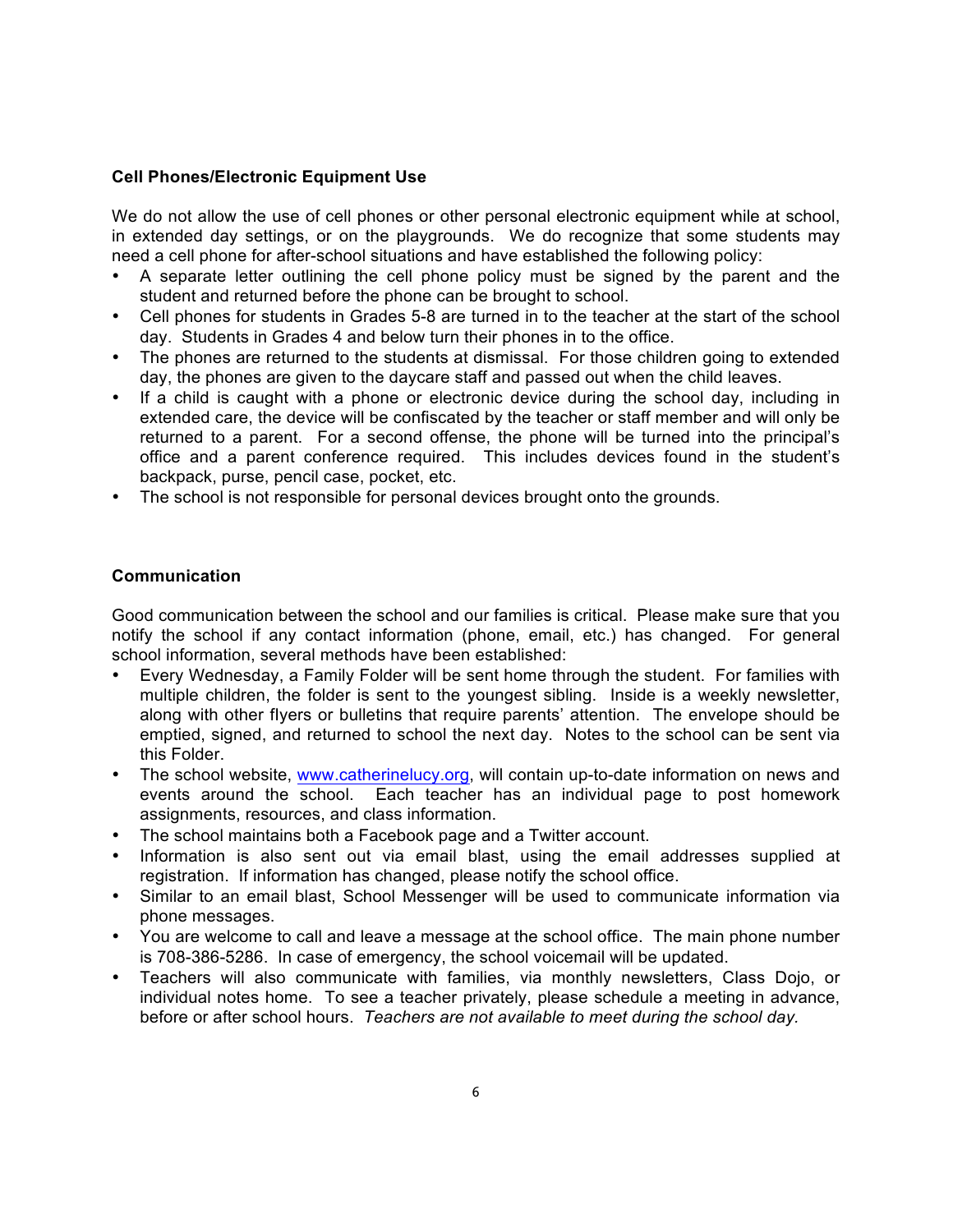#### **Curriculum**

The goal of St. Catherine-St. Lucy School is to provide quality education which will meet the needs of individual students and will help them grow and excel. Our curriculum is based on the Archdiocese of Chicago learning standards, which in turn are tied to Common Core requirements.

The school year is divided into three trimester terms, each approximately 12 weeks in length. Two Parent-Teacher Conferences are scheduled during the year, after the first and second trimesters. Report cards are given to parents/guardians at these conferences. Student progress reports are sent home mid-trimester.

#### *Early Learning Program (for 3- and 4-year-old students)*

The objectives of the Early Learning Program are designed to provide a school experience that contributes to a child's total development. The curriculum is based on a learn-though-play model. Through play, children develop cognitive and physical skills, along with strengthening their imagination, self-confidence, and social skills. Our program prepares a child for future education, as well as providing a positive school experience.

#### *English/Language Arts*

The English/Language Arts curriculum encompasses reading skills and comprehension, writing, listening, and speaking. Phonics and handwriting are incorporated into our younger grades. Students learn through Lexia, projects, literature and informational text. Skills are strengthened through all subject areas, including math, science and social studies.

#### *Mathematics*

Mathematical concepts are introduced in our preschool grades, then reinforced and built upon each year. We emphasize problem-solving and critical thinking in every grade. Students learn through manipulatives, technology, projects, games, along with traditional textbooks.

#### *Religion*

St. Catherine-St. Lucy prides itself on our Christian values, which underlie every facet of our school life. As a Catholic school, we teach Catholic doctrine in all grades. All students also participate in age-appropriate programs on being safe in today's world.

Both Catholic and non-Catholic students take part in religion classes. Students in grades K-8 attend Mass once a week. Special liturgies take place throughout the school year. All families are welcome to attend.

You are encouraged to worship at church every Sunday, either at St. Catherine or whatever church you are enrolled in as a member. It is your example much more than your words that tell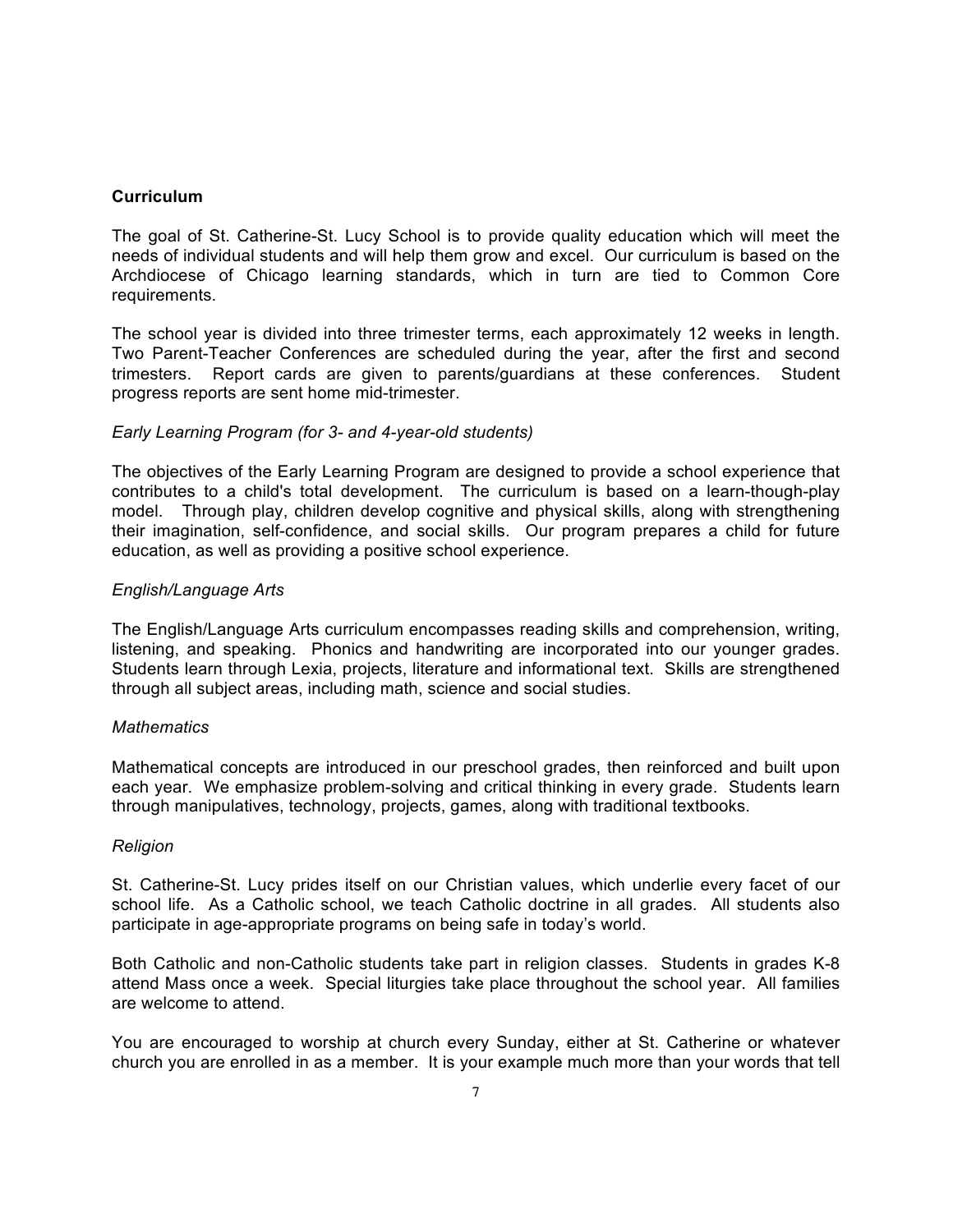children that worshiping God is a value in your life. Masses at St. Catherine-St. Lucy Church are at the following times on Sundays: 8:30am and 10:30am. On Saturdays, Mass is at 5:00 pm. Special family masses are planned each year. *Sacramental Programs*

Sacramental preparation for Reconciliation, First Communion, and Confirmation are available to our Catholic students. Programs are also available for students and their families wishing to become members of the Catholic faith. Please reach out to the pastor, principal, or teacher.

#### *Science*

Our Science curriculum teaches through text, projects, and hands-on inquiry, where students learn to analyze information, test theories, and draw conclusions.

#### *Social Studies*

Within the Social Studies curriculum, lessons are presented on early civilization through modern history. Students are taught critical thinking skills – making inferences, analyzing information, sequencing events, drawing conclusions. In 8<sup>th</sup> grade, students take a test United States Constitution. Passing the test is a requirement for graduation.

#### *College Persistence*

This course is held weekly for students in grades 7-8. Students look at high school options, career options, and skills and behaviors that will shape their futures.

#### *Computers/Technology*

Technology is an important resource for learning at St. Catherine-St. Lucy. Interactive white boards (Promethean Boards) are installed in every classroom. In addition, as part of our personalized learning curriculum, each classroom has a set of Chromebooks for student use.

Students in preschool through grade 5 have a separate hour of computer lab time once a week. Junior high utilizes the lab for projects and research. All students go through an internet safety program, appropriate to their age level.

Students will have access to the internet for educational purposes. They will be supervised during this time, but they are expected to behave responsibly and to follow the user guidelines set by the school. Misuse of the technology may result in loss of these privileges.

#### *Fine Arts*

Fine Arts educations is woven into the curriculum throughout the school year, via projects, activities, presentations, and/or field trips. Music instruction is provided to all grades once a week. A specific time is set aside for music instruction each week.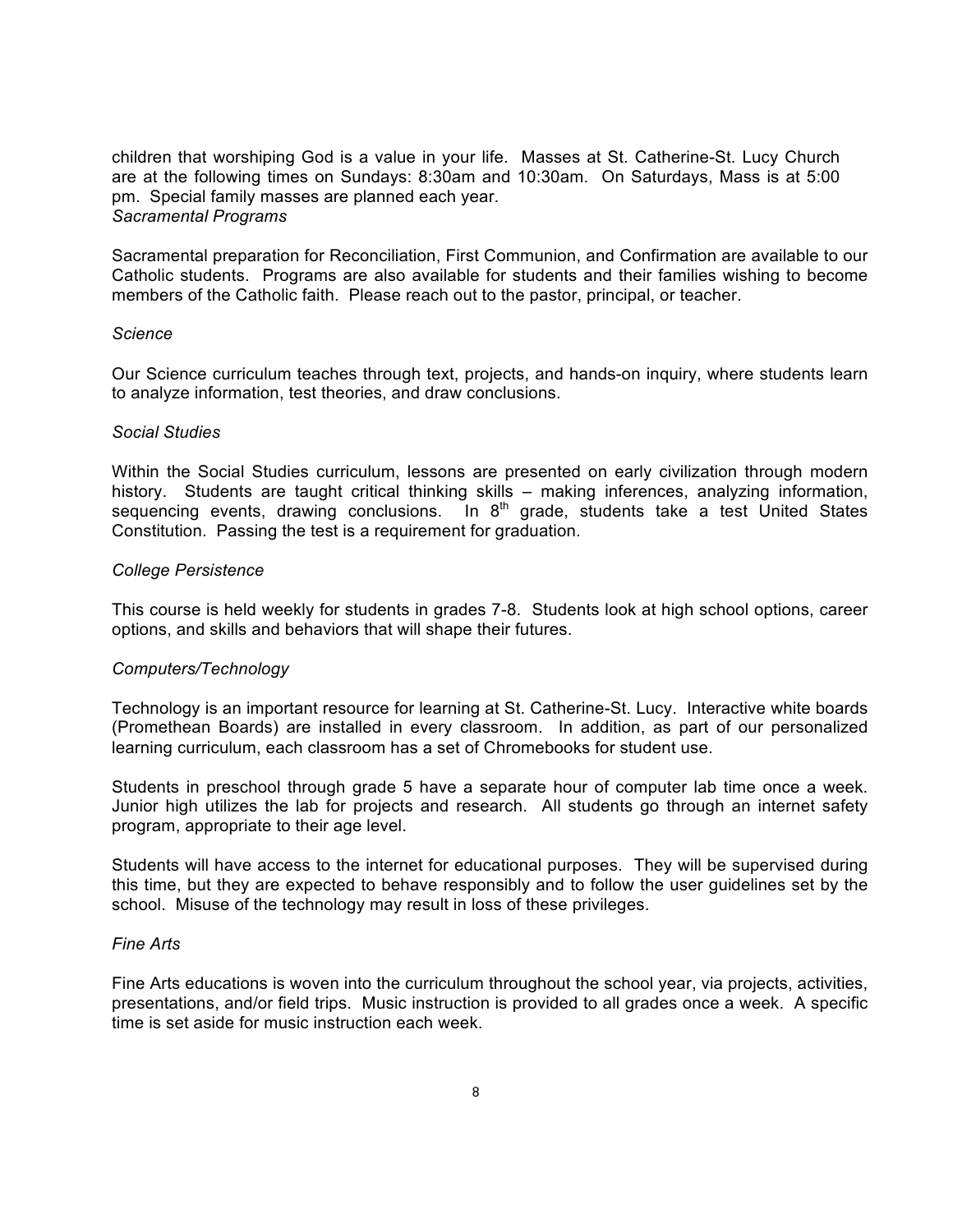#### *Library*

Our school has two libraries. Room 4, on the first floor, is for the primary grades. The third floor library services Grades 3-8. All students have library time during the week, which includes the opportunity to sign out books.

Books signed out of the library become the responsibility of that student. We ask that children take special care of these items. All books must be returned by the end of the school year. Students will be asked to pay for any damaged or lost items.

Families are also encouraged to support their local libraries.

#### *Peacemakers*

All students participate in our "Peacemakers" program. Topics such as friendship, tolerance, conflict resolution, and dealing with anger are taught through literature and discussion, based on our core values and Catholic faith.

#### *Power School*

Power School is a cloud-based app that allows parents to view their children's progress throughout the school year. We ask that parents utilize this tool frequently, particularly beginning with  $3<sup>rd</sup>$ grade. There is a unique sign-in for each child; this sign-in stays constant through every year the child is at St. Catherine-St. Lucy School. New parents will be given a sign-in at the beginning of the year. If current parents need a copy of the Power School information, please send a request through your child's teacher.

#### *Physical Education*

Physical Education classes are required for each child in the school and are held on a weekly basis. Students are to wear proper gym attire, including shoes. If a child needs to be excused from gym, a doctor's notice is required.

#### *Standardized Testing Program*

The Archdiocese of Chicago uses the ACT/Aspire series of standardized tests. Interim, computerbased tests are given in October, January, and March, in math and reading. The full set of standardized tests, covering Math, English, Writing, Science, and Reading, is given in April. Results are posted in Power School as soon as they are available.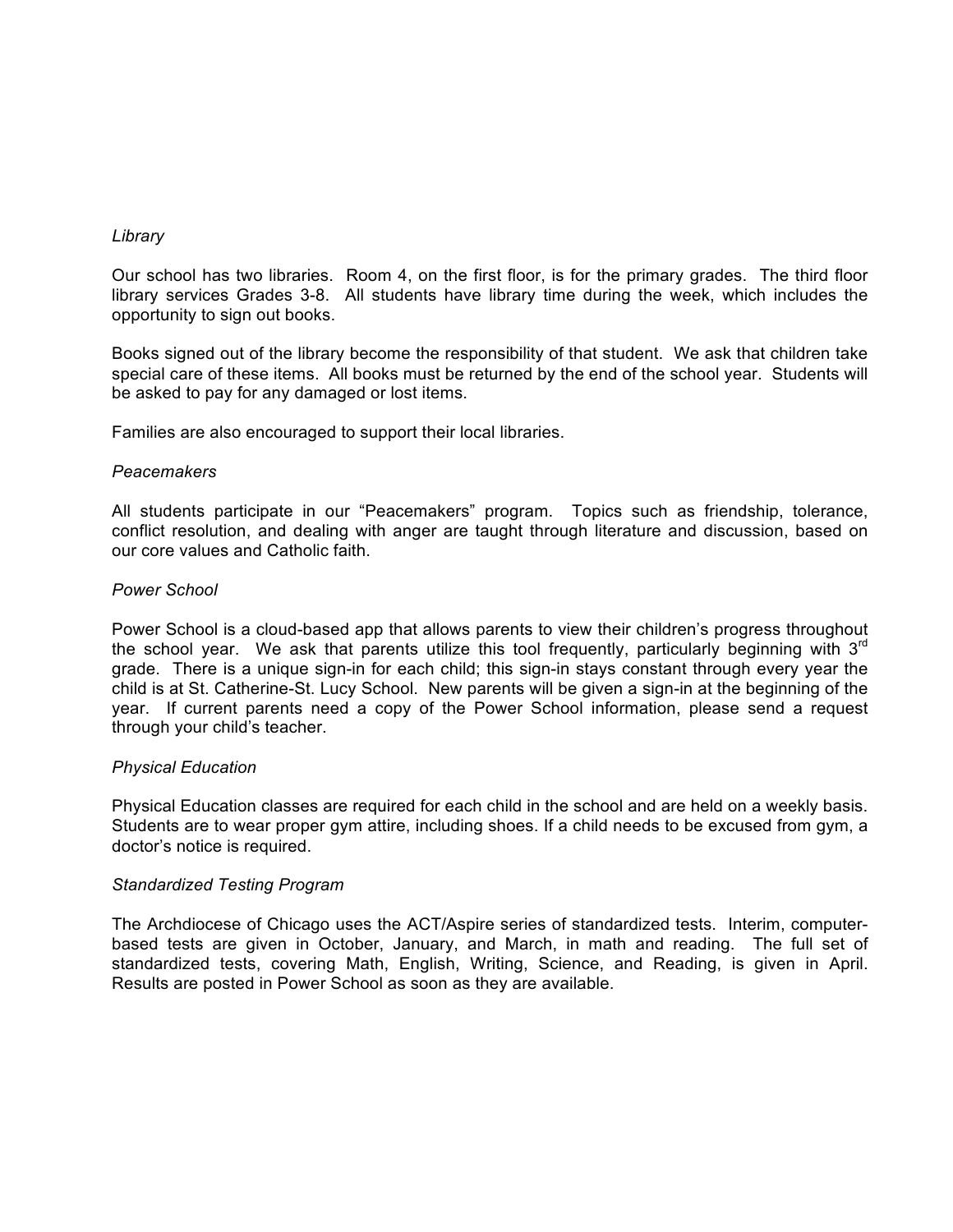#### **Discipline/PAWS**

St. Catherine-St. Lucy prides itself as a school where all people and all things are treated with dignity and respect. Our goal is to create a safe, caring environment where all students can learn. The underlying philosophy at our school is:

- Treat others with kindness, care, and respect
- Respect their classrooms and their materials
- Do their best at all times
- Follow the guidelines of the school

To implement this philosophy, the school has created a system that uses consistent behavior expectations and positive reinforcement. Students are taught the behaviors and voice levels needed in all areas of the school, at all times of the day. This system is known as PAWS:

**P – Prepared A - Accountable W - Willing S – Safe**

All children are expected to follow the guidelines as they have been taught and to help others in their practice. If a student chooses not to follow these guidelines on a consistent basis, appropriate consequences will be enforced. These consequences are noted below and apply to behavior in school, extended day, school activities, events, clubs, groups, or teams.Excessive occurrences will be dealt with on a case-by-case basis,

Support and communication between families and the school is critical to the success of the individual student and his/her growth academically, morally, and socially. We appreciate the support of our school families in our discipline policies.

*The school reserves the right to inspect school and/or personal property if cause is warranted.*

*Please note*: The Oak Park Police Department will be notified immediately if any student is found possessing drugs or firearms. In addition, the State Police will be notified within 48 hours through the School Incident Reporting System.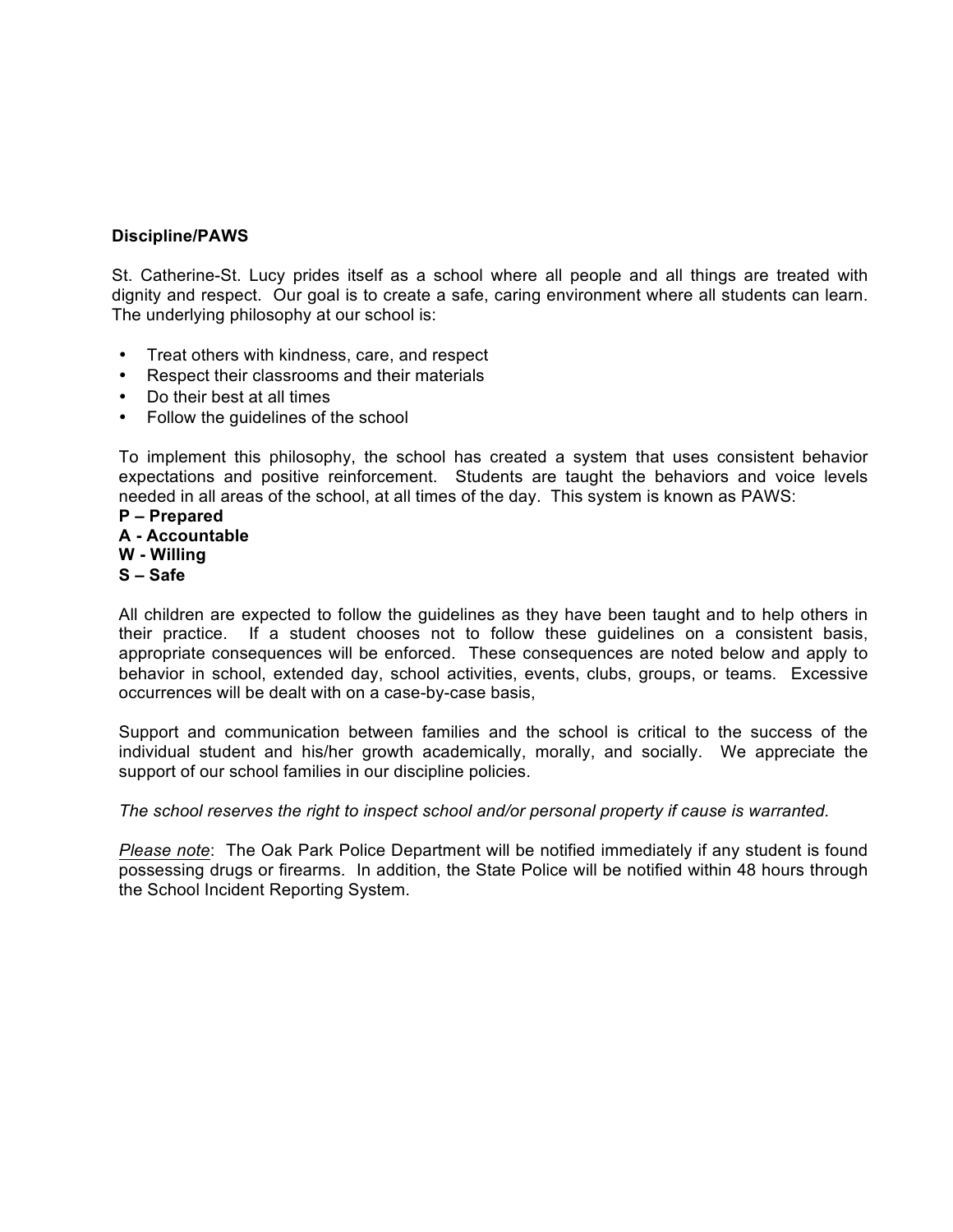## **Disciplinary Guidelines**

| <b>BEHAVIOR</b>                                                                                                                                                                                                                                                                                                                                                                                                                                                                                                                                 | <b>LEVEL</b> | <b>ACTION</b>                                                                                                                                                                                                                                                    |
|-------------------------------------------------------------------------------------------------------------------------------------------------------------------------------------------------------------------------------------------------------------------------------------------------------------------------------------------------------------------------------------------------------------------------------------------------------------------------------------------------------------------------------------------------|--------------|------------------------------------------------------------------------------------------------------------------------------------------------------------------------------------------------------------------------------------------------------------------|
| Breaking classroom rules<br>Disruptive behavior in classroom,<br>$\bullet$<br>playground, or hallway<br>Gum/candy in school<br>$\bullet$<br>Missing/incomplete assignments<br>$\bullet$                                                                                                                                                                                                                                                                                                                                                         | A            | Handled by teacher according to<br>$\bullet$<br>classroom rules                                                                                                                                                                                                  |
| <b>Bullying</b><br>$\bullet$<br>Cheating/plagiarism<br>$\bullet$<br>Disrespectful/disobedient/defiant to<br>$\bullet$<br>teachers/staff<br>Forging signatures/documents<br>٠<br>Profanity<br>$\bullet$<br>Slander/spreading rumors designed to hurt<br>٠<br>feelings or reputations<br>Unsafe behavior (tripping, pushing,<br>$\bullet$<br>shoving, etc.)<br>Repeat offenders of Level A<br>$\bullet$                                                                                                                                           | B            | Parent-Teacher Conference<br>$\bullet$<br>(can be handled via phone or<br>email)<br>One hour after-school detention<br>$\bullet$<br>the next day<br>Sit-out next extra-curricular<br>$\bullet$<br>game/program/meeting                                           |
| Fighting. Both students will be punished;<br>$\bullet$<br>however, if it can be determined that one<br>student started the fight and the other tried to<br>avoid it, the defender may receive a lesser<br>penalty.)<br>Harassing/threatening adults or other<br>$\bullet$<br>students<br>Improper use of school technology<br>$\bullet$<br><b>Theft</b><br>$\bullet$<br>Truancy<br>٠<br>Use of cell phone/personal electronics during<br>$\bullet$<br>school and/or extended care<br>Vandalism<br>$\bullet$<br>Repeat offenders of Level B<br>٠ | $\mathsf{C}$ | Parent-Teacher-Principal<br>$\bullet$<br>Conference (can be handled via<br>phone or email)<br>Restorative justice and/or 1-day<br>$\bullet$<br>suspension (may be in-school)<br>Sit-out one week of extra-<br>$\bullet$<br>curricular<br>games/programs/meetings |
| Possession of tobacco<br>Repeat offenders of Level C                                                                                                                                                                                                                                                                                                                                                                                                                                                                                            | D            | Parent-Teacher-Principal<br>$\bullet$<br>Conference<br>Three-day suspension<br>$\bullet$<br>Sit-out two weeks of extra-<br>$\bullet$<br>curricular<br>games/programs/meetings                                                                                    |
| Assault<br>$\bullet$<br>Possession of drugs, alcohol, weapons<br>Repeat offenders of Level D                                                                                                                                                                                                                                                                                                                                                                                                                                                    |              | Notify police<br>$\bullet$<br>Parent-Teacher-Principal<br>$\bullet$<br>Conference                                                                                                                                                                                |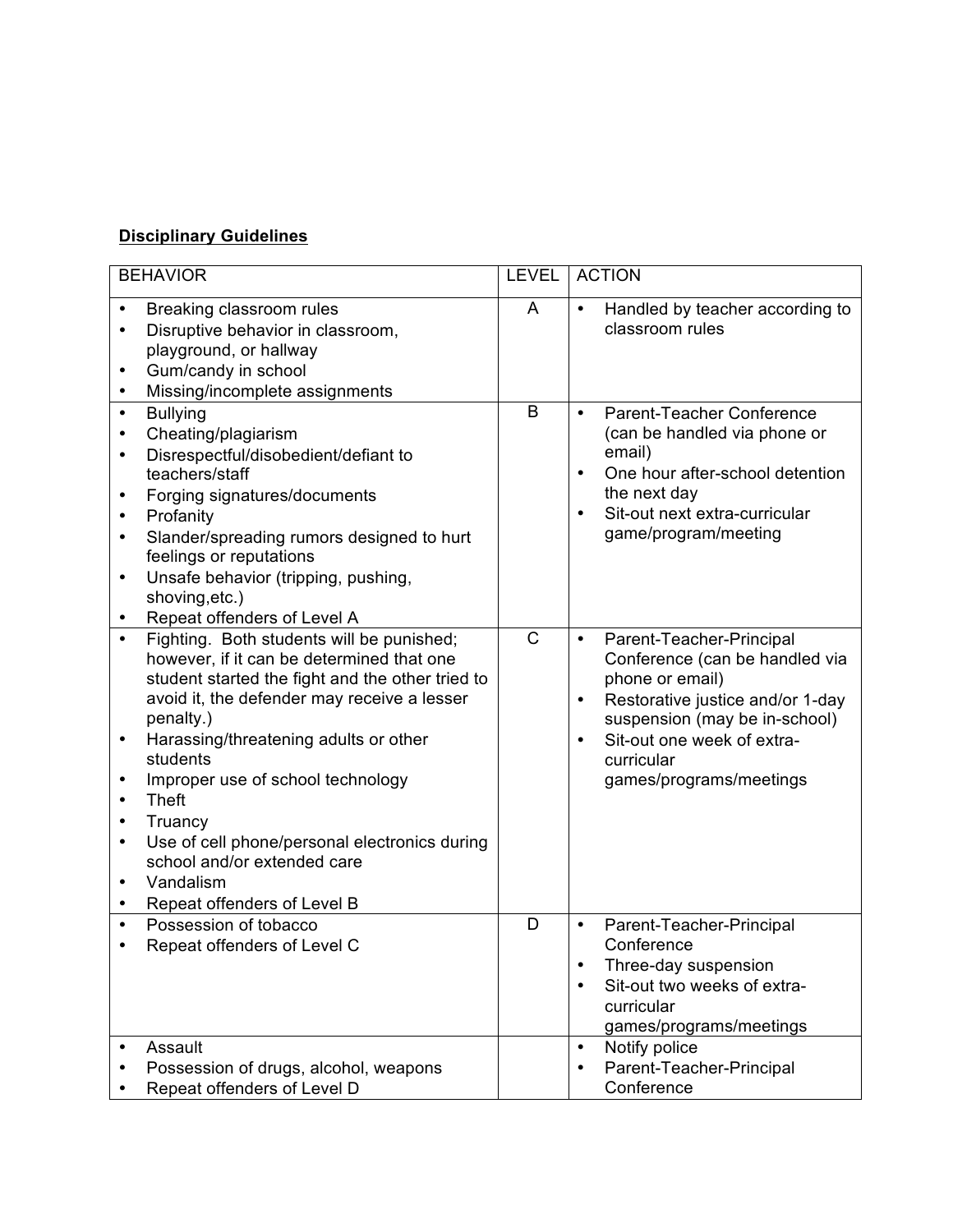|  | Ten-day suspension       |
|--|--------------------------|
|  | Removal from club/team   |
|  | <b>Expulsion hearing</b> |

#### **Emergency Closing**

We will make every effort to keep school open. However, if conditions threaten the safety of our students and/or staff, we will be forced to close.

If there is an emergency closing, please check through one of the following sources: Radio: WGN (720AM), WLS (890 AM or 94.7FM), WMAQ (670 AM); TV: WGN (Channel 9) or Fox (Channel 32); the school website (www.catherinelucy.org); the school Facebook page or Twitter feed; the school voicemail; or www.emergencyschoolclosings.com. We will also communicate via email blast and School Messenger.

#### **Extended Care Program (before and after school)**

St. Catherine-St. Lucy offers an extended day program for parents who need supervision of their children outside of school hours. The program incorporates an afternoon snack, time for homework, and time in the gym. Extended care is open only to St. Catherine-St. Lucy students.

- Morning daycare opens at 7:00am. All students meet on the second floor of Maguire Hall and are walked to the front of the school at 7:50am.
- Afternoon daycare is open from 2:30-6:00pm. It is set up in different rooms, depending on the age of the child. A fee will be assessed for late pick-up.
- A completed application for the extended day program is required before students can attend. Fees are charged on a monthly basis, due on the  $1<sup>st</sup>$  of each month. Failure to pay may result in your child being excluded from the program.
- Daycare is also available on an as-needed basis. Appropriate daily rates will apply.
- Attendance will be kept at both morning and afternoon day care. Students must be signed out by a parent/guardian.

#### **Extra-Curricular/Athletic Activities Programs and Policies**

St. Catherine-St. Lucy School offers many opportunities for students of all ages to participate in activities outside the regular school curriculum. These activities are a privilege; students will be expected to maintain a "C" average and cannot be a disciplinary problem. The school discipline guidelines apply to all extra-curricular groups, events, and/or teams. Permission from parents/guardians will be required prior to participation, as well as full payment of fees.

- At all events, students are expected to represent their school with the highest level of respect and sportsmanship. St. Catherine-St. Lucy parents are expected to do the same.
- We sponsor after school activities for both boys and girls. These activities are dependent upon parent volunteers and volunteer coaches. Programs take place only if we have enough paid student participants and volunteer coaches.
- Separate information regarding our programs is sent out prior to the program beginning. All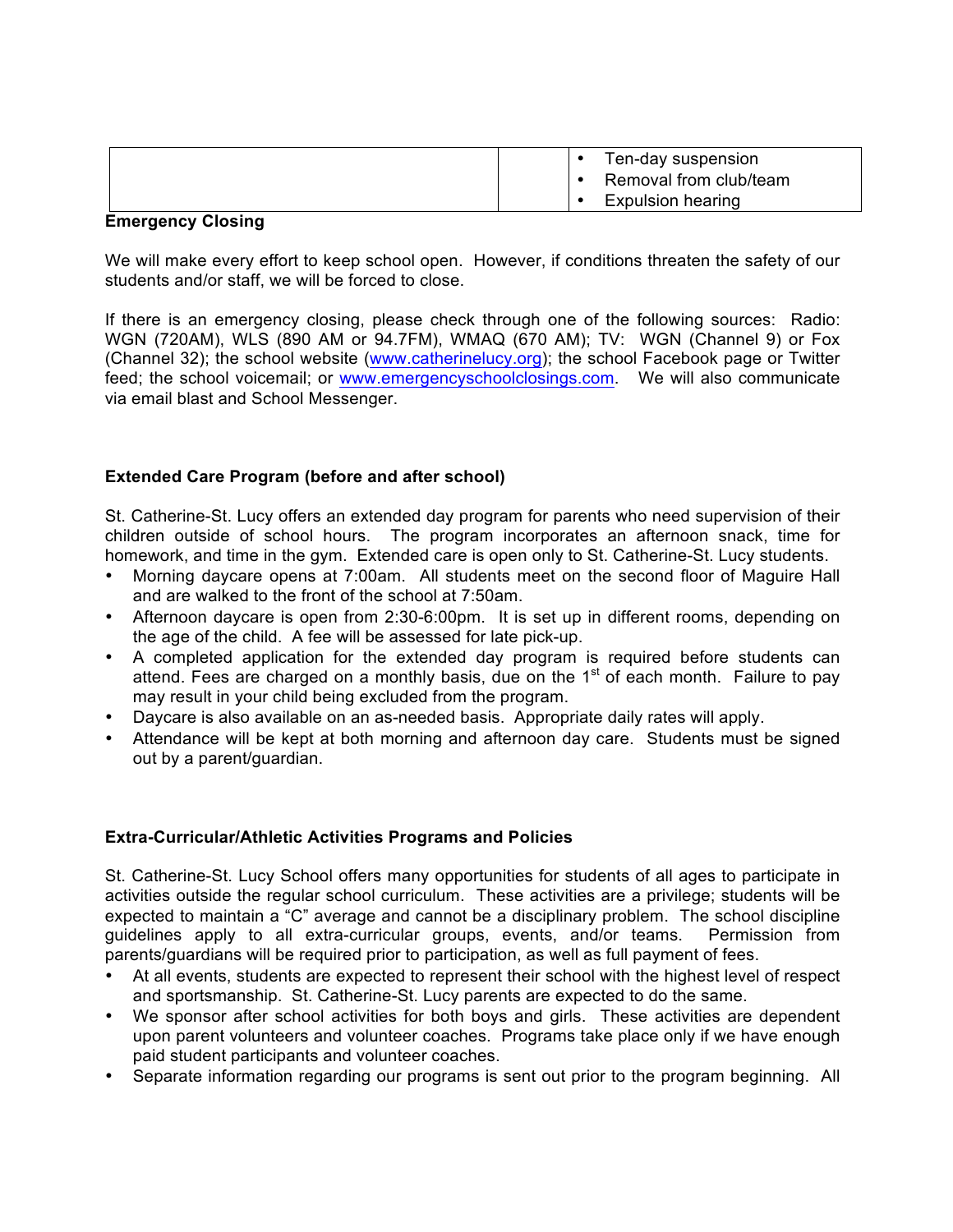forms must be completed and fees paid before a student can participate in the activity. Failure to follow guidelines can result in suspension or expulsion from the team.

- Moderators and coaches are responsible for students only during a practice, event, or competition. A parent/guardian is responsible for the student at all other times, including transportation to and from the activity.
- The school adheres to the Archdiocese concussion protocols.

#### **Field Trips**

Field trips may be planned by the classroom teachers during the year and are chosen for the purpose of enhancing learning experiences. Field trip permission slips must be signed by the child's parent/guardian and returned to school for the student to attend. Verbal permission will not be accepted. It is a privilege to attend a field trip; that privilege may be revoked due to behavior concerns. In the event that a child does not participate in a field trip, he/she is expected to be at school on that day and will be assigned to another classroom for the duration of the trip.

#### **Food Service Program**

- Lunch is served each day from 11:30-12:00noon; students in Grade 3 and younger eat in their classrooms. Grades 4 and above eat in a communal room. St. Catherine-St. Lucy School participates in the free/reduced hot lunch program.
- If a student does not wish to receive hot lunch, he/she must bring a bag lunch to school. Any lunches brought to school by the parent/guardian are to be dropped off at the school office and not taken directly to the classroom.
- Students from ECC to grade 5 will also receive a free breakfast snack in the morning.
- Food is not allowed in the classroom outside of the breakfast and lunch breaks, although exceptions may be made for holidays, parties, etc. Please check with the teacher before bringing any food items to the classroom.
- We are very mindful of student allergies and keeping our children safe. Many of our classrooms are designated as "nut-free zones." Please make sure we are aware of your child's allergies. Teachers will communicate regarding prohibited items.

#### **Health Requirements/Records**

St. Catherine-St. Lucy School is committed to keeping children safe and healthy. We follow the guidelines of the State of Illinois regarding vaccinations and exams. We ask that parents communicate with us regarding health issues that may affect the child.

• Physical examinations and record of immunizations must be on file in the school office before a child begins school. St. Catherine-St. Lucy follows the rules established by the State of Illinois Board of Education. Specific requirements can be found at: http://www.isbe.net/pdf/school\_health/immunization-requirements.pdf.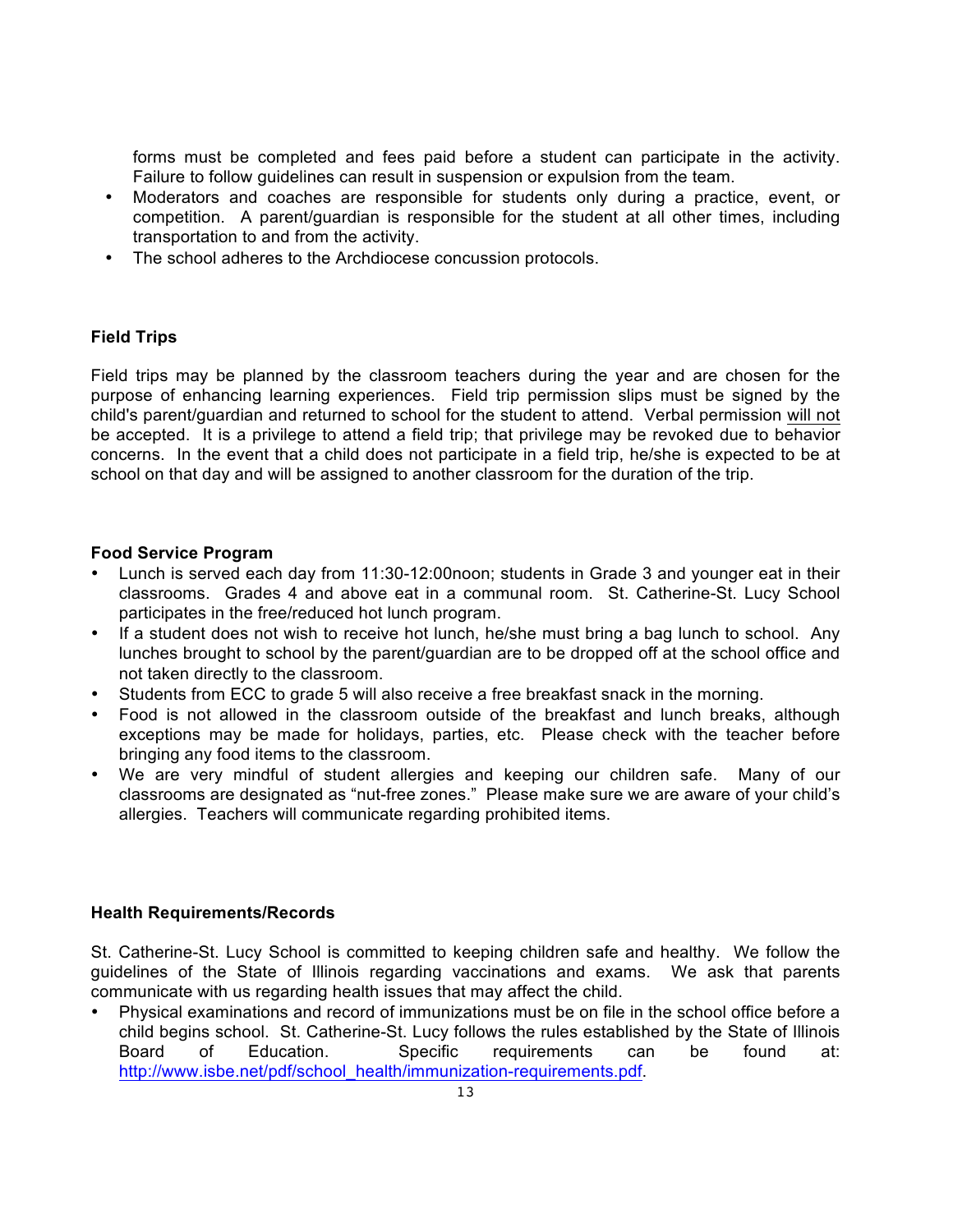- Health examinations must be performed and documented prior to entering kindergarten or first grade and upon entering sixth grade.
- Before May 15 of the school year, students in kindergarten and second and sixth grades to present proof of being examined by a dentist.
- Students enrolling in kindergarten or for the first time in school must present proof of any eye exam within the previous year.
- Students who are not in compliance with health and immunization requirements will be notified by the school. If proof of compliance is not submitted, students will be excluded from school no later than *October 15*.
- Student health issues, including allergies, must be on file with the school office. Parents/guardians must make arrangements for any medicine that is to be given during school hours. Teachers are not allowed to dispense medicine to students.
- If a child becomes ill at school, the parent/guardian will be called. If unavailable, the emergency contact will be notified.
- Children should not come to school with a fever or while contagious.
- If a child is hurt in school, parents will be notified. If necessary, the paramedics will be called, and the child will be transported to the nearest hospital.

#### *Allergies*

The school is to be notified of any student allergies and corresponding treatment. Documentation of these allergies from a physician must be turned in to the office. In classrooms where there are children with peanut allergies, nut products will not be allowed.

#### *Asthma*

Students with asthma must have a documented asthma plan from a physician on file in the office. Any restrictions from physical activity must also be noted.

#### *Medications*

Students who need to take medication must have a physician's note on file in the office. The medication will be kept in the office, along with permission to have the medicine dispensed.

#### **Homework**

Homework is intended to be meaningful work that strengthens concepts taught in class. The amount of work will vary by grade; older students receive more than younger students. Parental involvement is key in Grades 3 and under. By Grade 4, students should be more independent.

All students should record homework in an assignment notebook. Assignments are also posted on the teachers' pages on our school website. Parents are encouraged to use PowerSchool to follow up on student work.

When homework is assigned, it is expected to be completed by the date given. The consequence for incomplete homework is based on classroom rules and guidelines. We ask your help and support in stressing the importance of completing homework.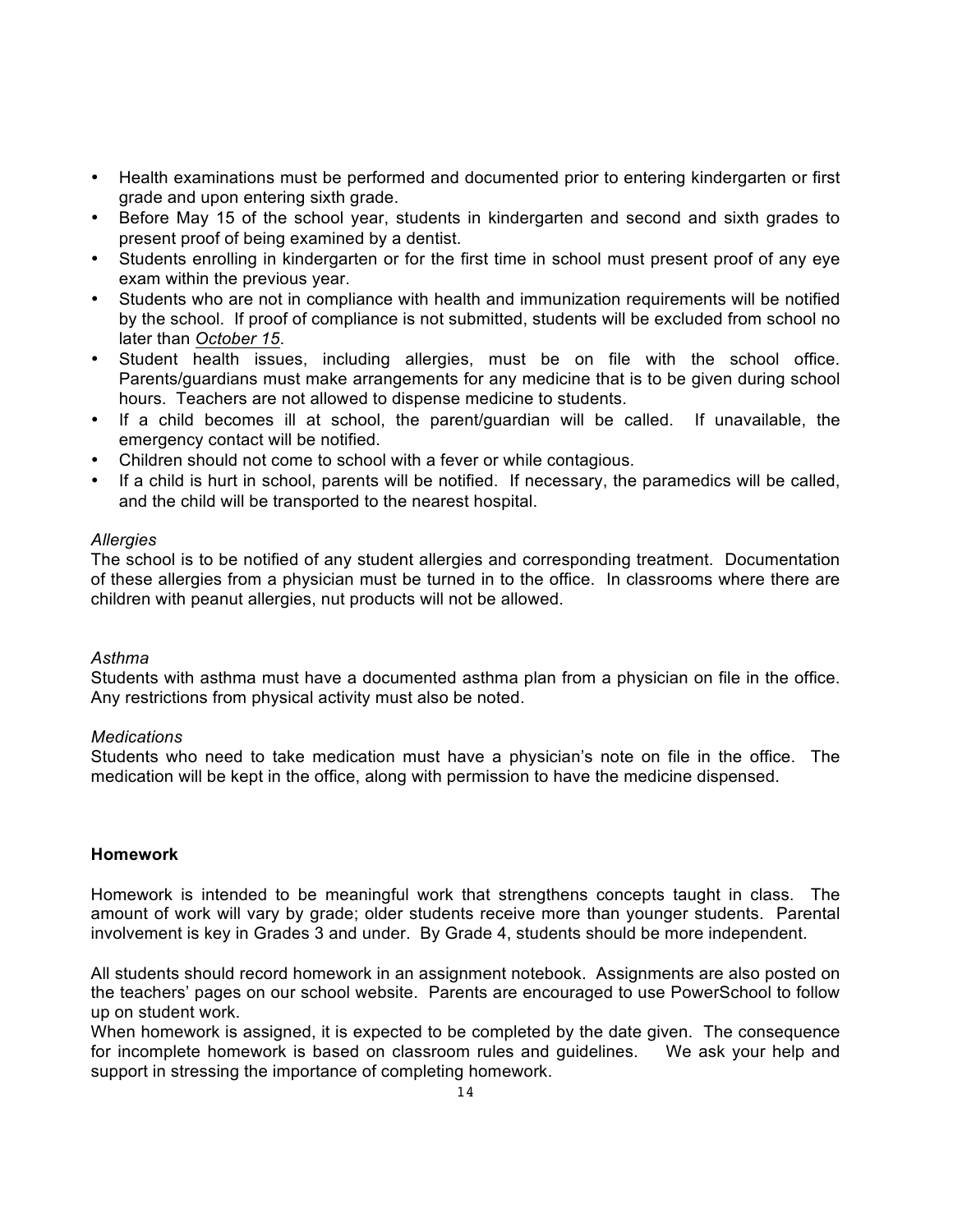#### **National Junior Honor Society**

St. Catherine-St. Lucy School is a recognized member of the National Junior Honor Society. Students may apply to be a member in their  $7<sup>th</sup>$  or  $8<sup>th</sup>$  grade. Their admittance is based on the qualities of scholarship, leadership, character, and service. A ceremony is held in the spring to honor those young men and women who have been selected; they are expected to hold true to these standards throughout the rest of their student careers.

#### **Pets/Animals at School**

Please do not bring any pets or animals to the school, out of respect for student/staff safety. This includes in the building, on the playground, or at extended day

#### **Photography**

St. Catherine-St. Lucy School and its partners post pictures of our students in publications and on our website. Personal information is *never* used with any photos. If you do not want your child in any pictures, please contact the school office to opt out.

#### **PowerSchool**

PowerSchool is an internet-based system that allows parents/guardians to view their students' grades and assignments. Parents are provided with a unique password for each of their children; the password remains the same throughout their time at St. Catherine-St. Lucy. The system is also used to track student attendance and tardiness.

#### **Safety**

#### *General Procedures*

- School hours are 8:05am-2:45pm. Students will enter and dismiss from the front entrance on Washington. The front gates will open at 7:50am and remain open until 8:15am. Students arriving during this time period should use the front entrance.
- Parents will not be allowed to go into the building with their children at arrival. Students from the Safety Patrol will be on the playground to help.
- All visitors, including parents, will be asked to sign in at our back door. Identification may be requested. Visitors should then go directly to the school office. Parents are asked not to go to the classroom unless the visit has first been scheduled with the teacher.
- Students are not allowed to answer the door unless accompanied by an adult.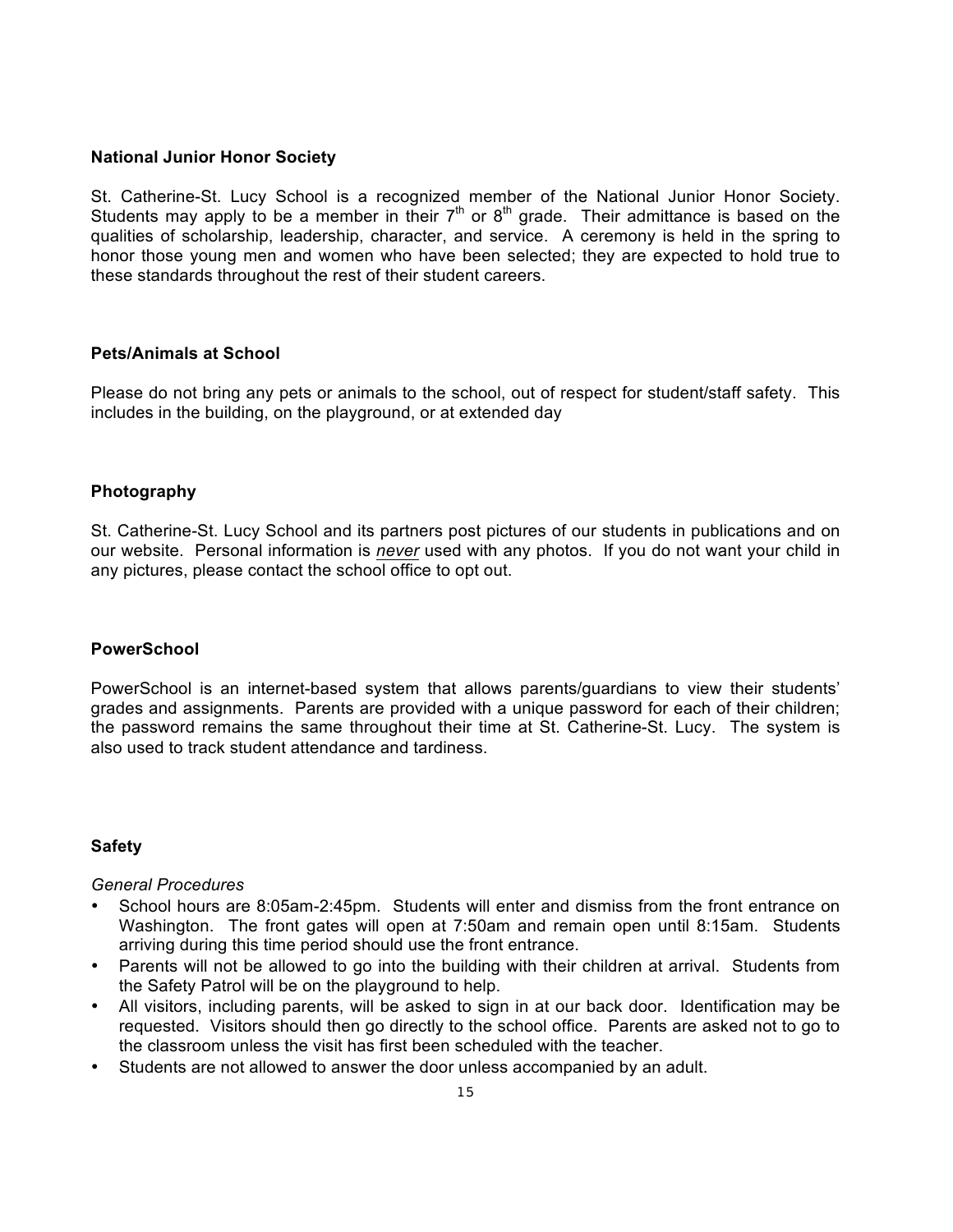- Students are not permitted to leave the grounds once they arrive at school; this includes while they are at extended day.
- Teachers may organize "walking field trips" for their classes. These trips will extend no more than two blocks past the school grounds. Students will always be supervised by adults for any of these trips.
- Students remaining after school should be picked up at the back door.

#### *Safety Drills*

Throughout the year, the school will conduct a variety of safety drills, including tornado, lock-down, and fire drills. Bus safety is reviewed prior to leaving for field trips. Procedures and evacuation routes are posted in every classroom. The school maintains a crisis/emergency plan that is reviewed with the village of Oak Park.

#### *Traffic*

- School hours are 8:05am-2:45pm. Students will enter and dismiss from the front entrance on Washington. The front gates will open at 7:50am and remain open until 8:15am. Students arriving during this time period should use the front entrance.
- Parents may park on Humphrey while waiting for the gates to open. Students enter the playground through any of the gates facing Humphrey. A teacher and members of the safety patrol will be on the playground to help during arrival.
- Students should be dropped off on the east side of Humphrey. Cars turning into the street should go all the way down to the cul-de-sac to turn around.
- There is no parking allowed on Washington. Cars may drop off students on the south side of the street, but parents cannot leave the vehicle.
- Washington is a busy street, and it is preferred that you do not drop students off on the north side. If that is necessary, please use the designated crosswalk, walking with your child.
- If your child is late and needs to use the back entrance, please park your car in a designated space and walk your child to the building. The courtyard is not available for parking.
- During dismissal, parents may park on Humphrey. The safety patrol will assist students in getting to the cars, if needed.
- Students are to cross the street only at the designated crosswalks.
- Barricades will be up at the alley on Humphrey. The alley cannot be used as a through street during arrival and dismissal.

#### *Visitors*

All visitors enter at our back door, sign in, and receive a pass. This pass should be worn at all times while in the building and returned when leaving. Parents should not go into the classrooms, unless there was an appointment made previously with the teacher. Former students are asked to call the office prior to visiting the school.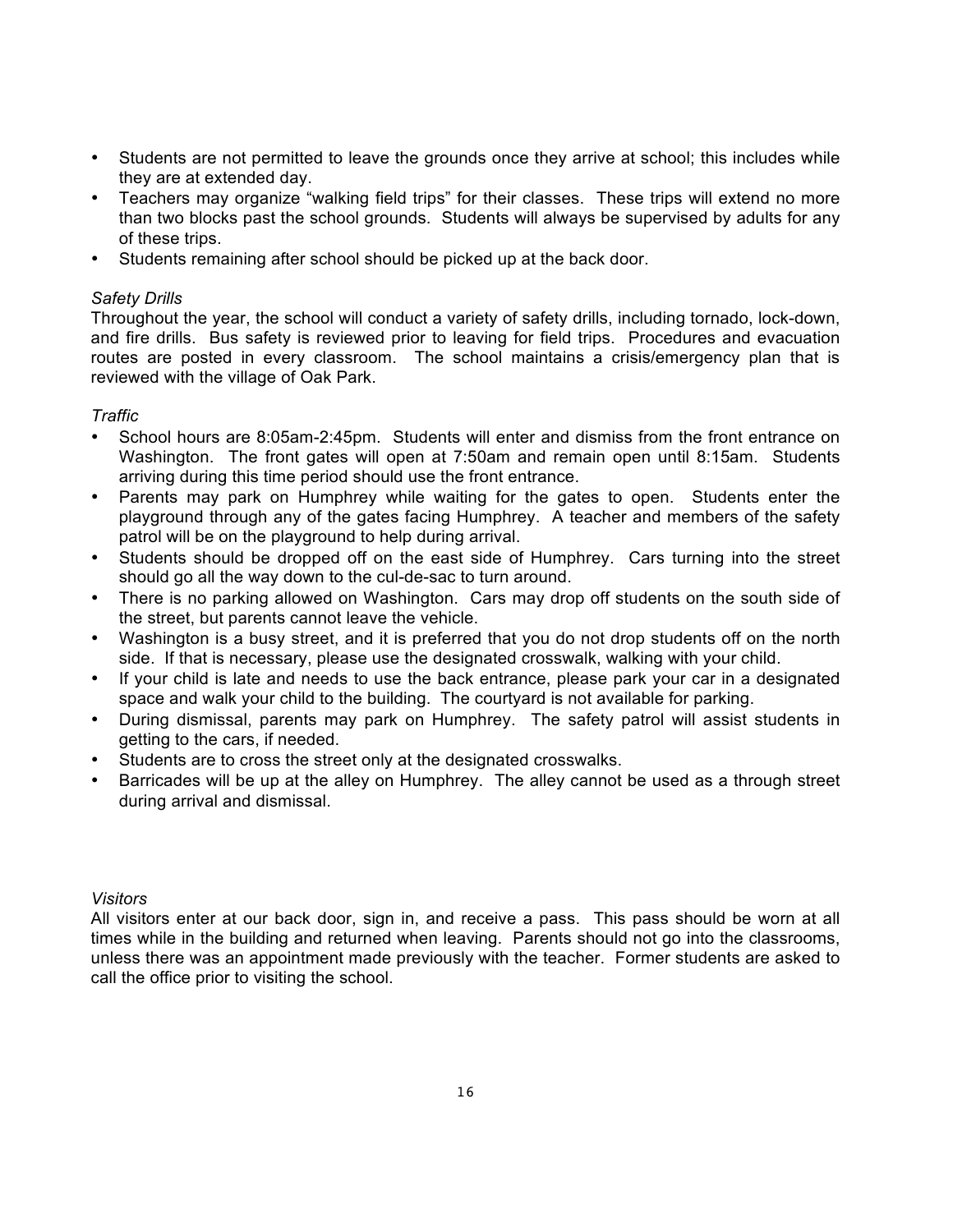#### **School Board**

The School Board is comprised of school parents, guardians, or grandparents, led by a President, Vice-President, Secretary, and Treasurer. The Board works to create community, promote the school, involve parents, and raise funds to meet school needs. Meetings are held monthly throughout the school year. The principal attends to update the Board on school news; the pastor attends to give parish news.

#### **School Office**

The School Office is located in Room 7, on the second floor of the school building. The office serves as the place to serve family and school needs, including: lost and found, school information, medical supplies, fee and tuition payment and is open from 7:30am through 4:00pm. The main number is 708-386-5286 x100. Students who need to phone home will use this phone.

#### **School Hours**

The school day begins at 8:05am; students will be allowed into the building, at 7:55am. Please have your children at school in time to be at their desks and ready to learn at 8:05. Students coming from morning-care will be escorted to the front entrance.

Dismissal is at 2:45pm, and students will exit through the front door. Children in extended care will be escorted to their rooms by the staff. Extended care is open until 6pm.

#### **Social Media**

Social media is powerful tool in today's society, communicating through words, pictures, and videos, connecting people from all over the world. St. Catherine-St. Lucy uses Facebook, Twitter, and Instagram to tell the story of our amazing school.

Social media makes up a significant part of a child's social life, particularly in the older grades. Guiding and monitoring their on-line behavior is as important as guiding their in-person behavior. Parental input is key to helping them make sound decisions and choices.

At school, the use of social media is prohibited. However, there are certain actions that we will *strongly* address if brought to our attention – regardless of where or when the posts occurred. These actions include:

- Continued cyber-bullying words and pictures meant to continually demean or intimidate another student.
- Pictures or messages meant to shame or embarrass the school or any of its students, staff, or families.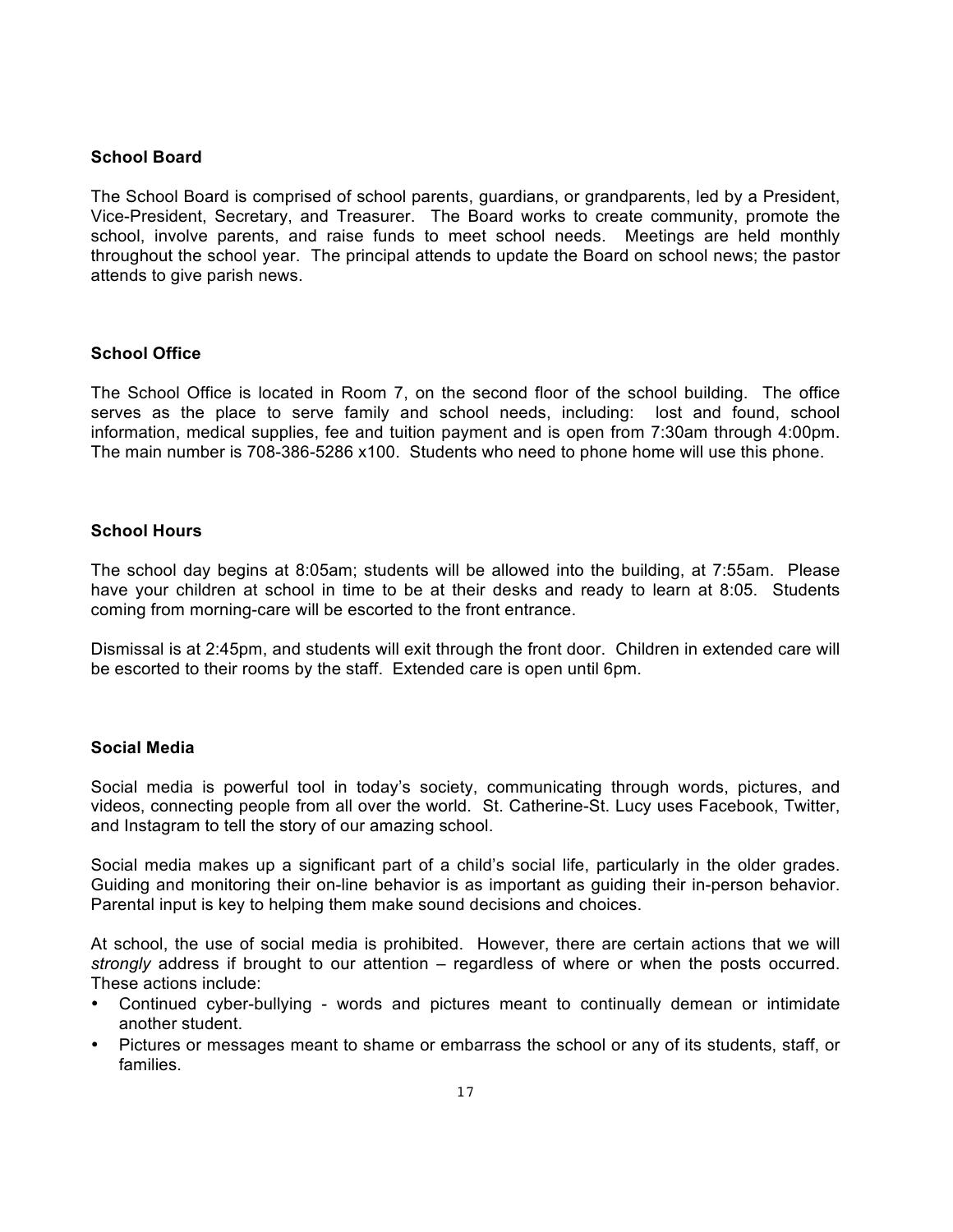• Taking pictures or videos at school

The name "ST. CATHERINE-ST. LUCY SCHOOL" is protected by the Archdiocesan copyright. It is unlawful to use the school name on social media platforms without the written consent of the school administration.

#### **Student Records**

Parents/guardians have the right to inspect their student's records. These records are confidential and maintained in the school office. In case of a transfer, copies of a student's record are sent directly to the new school. A written notification, including the name and address of the new school, should be turned in to the school office as soon as possible. Before records are transferred, all existing financial obligations must be paid

#### **Technology**

Technology is an essential piece of today's classrooms and is used throughout the school to enhance the learning experience of our students, to communicate ideas, and to improve curriculum.

Students will be allowed to access the internet for school work. Necessary firewalls are in place to restrict access to inappropriate websites, and all children participate in an internet safety program.

Every classroom has a supply of Chromebooks intended for student use. Students are to handle the equipment correctly, as instructed by the teacher. The Chromebooks remain at school and are not for home use.

There may be assignments, especially for students in the older grades, that are to be completed on-line. If your child does not have internet access or a device at home, other arrangements will be made by the teacher.

Students are expected to use both the equipment and the internet in a safe, respectful, appropriate manner. They will be asked to sign a digital use agreement at the beginning of the school year. Failure to use school equipment, software, and the internet according to guidelines will result in a loss of privileges.

#### **Textbooks**

Textbooks and novels used by the students are the property of St. Catherine-St. Lucy School. Certain workbooks are purchased through the school and given to the student as his/her own copy. Students will be asked to repay the school for lost or damaged textbooks, novels and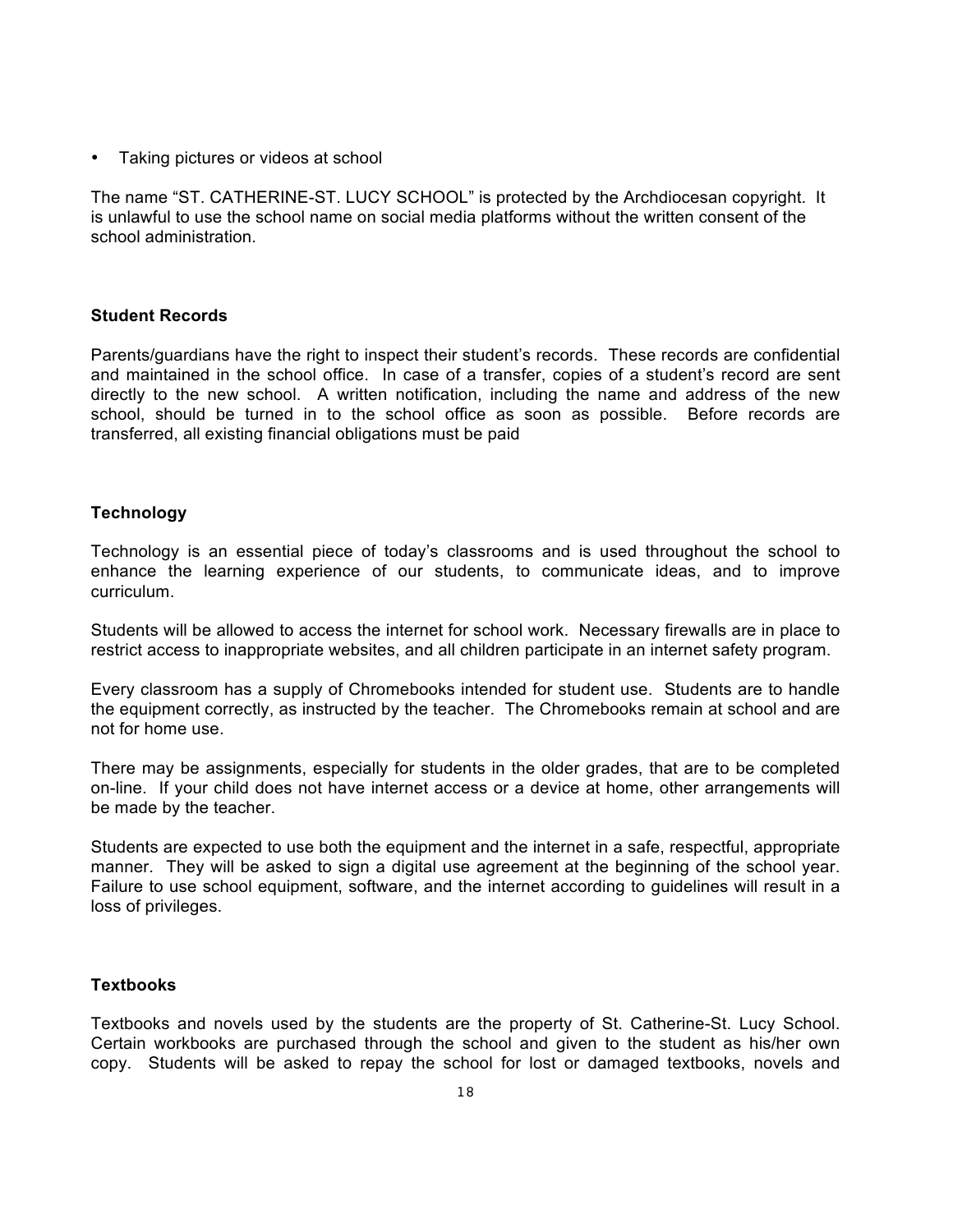workbooks.

*Tuition and Fees*

#### **Tuition and Fees/FACTS/Financial Aid and Scholarships/Fundraising**

St. Catherine-St. Lucy welcomes all students who want to be a part of our family. We recognize the hardship that tuition can be; however, as a private school, we rely on tuition and fundraising to cover our costs. We will do our best to make tuition affordable for all families.

| UIIUII dIIU FEES |         |                         |          |                        |
|------------------|---------|-------------------------|----------|------------------------|
|                  | Tuition | <b>Registration Fee</b> | Book Fee | <b>Fundraising Fee</b> |
| 1 Child          | \$4350  | \$100                   | \$180    | \$200                  |
| 2 Children       | \$6300  | \$100                   | \$360    | \$200                  |
| 3 Children       | \$8200  | \$100                   | \$540    | \$200                  |
| 4+ Children      | \$8800  | \$100                   | \$720    | \$200                  |

• Tuition is divided into 10 equal payments, due on the  $15<sup>th</sup>$  of each month.

- Our Finance department will be in contact with families who fall behind in their payments to make arrangements to get back on track.
- Children can be excluded from school for non-payment of tuition. If you are having difficulties making payments, *please contact the office as soon as possible* to discuss arrangements.
- Tuition and other charges are managed primarily through the FACTS system. This includes balance amounts, payments received, and charges added. On-line payments are preferred but can still be made in the office.
- The \$100 registration fee is per family and is assessed in February of the prior school year for current families. New families pay for registration when turning in the application materials. The \$100 is non-refundable.
- No personal checks will be accepted after May  $10<sup>th</sup>$ . Students will be excluded from Graduation, the Kindergarten Achievement Ceremony, or the Honors Assembly if there is an unpaid balance.
- Tuition is pro-rated for families transferring in or out throughout the year. Book fees will not be refunded after October 1.

#### *FACTS*

- FACTS is the on-line tuition management system used by schools in the Archdiocese.
- The system bundles together all fees (tuition, book fees, extended care, athletic, fundraising, etc.) and allows families to pay on-line through a variety of methods. It also offers the ability to change payment methods, view upcoming payments, and print tax statements.
- Any family wishing to receive financial aid or scholarship money *must apply thorough FACTS*. Once approved, FACTS will post the award to your account.
- The website is https://factsmgt.com/ Select the Parent Resource tab to create an account or to log in to an existing account.

#### *Financial Aid and Scholarships*

- We are committed to making tuition affordable for every family. We are blessed to have a number of partners to help us in our mission.
- Scholarships and financial aid are open to every student. The money comes from a variety of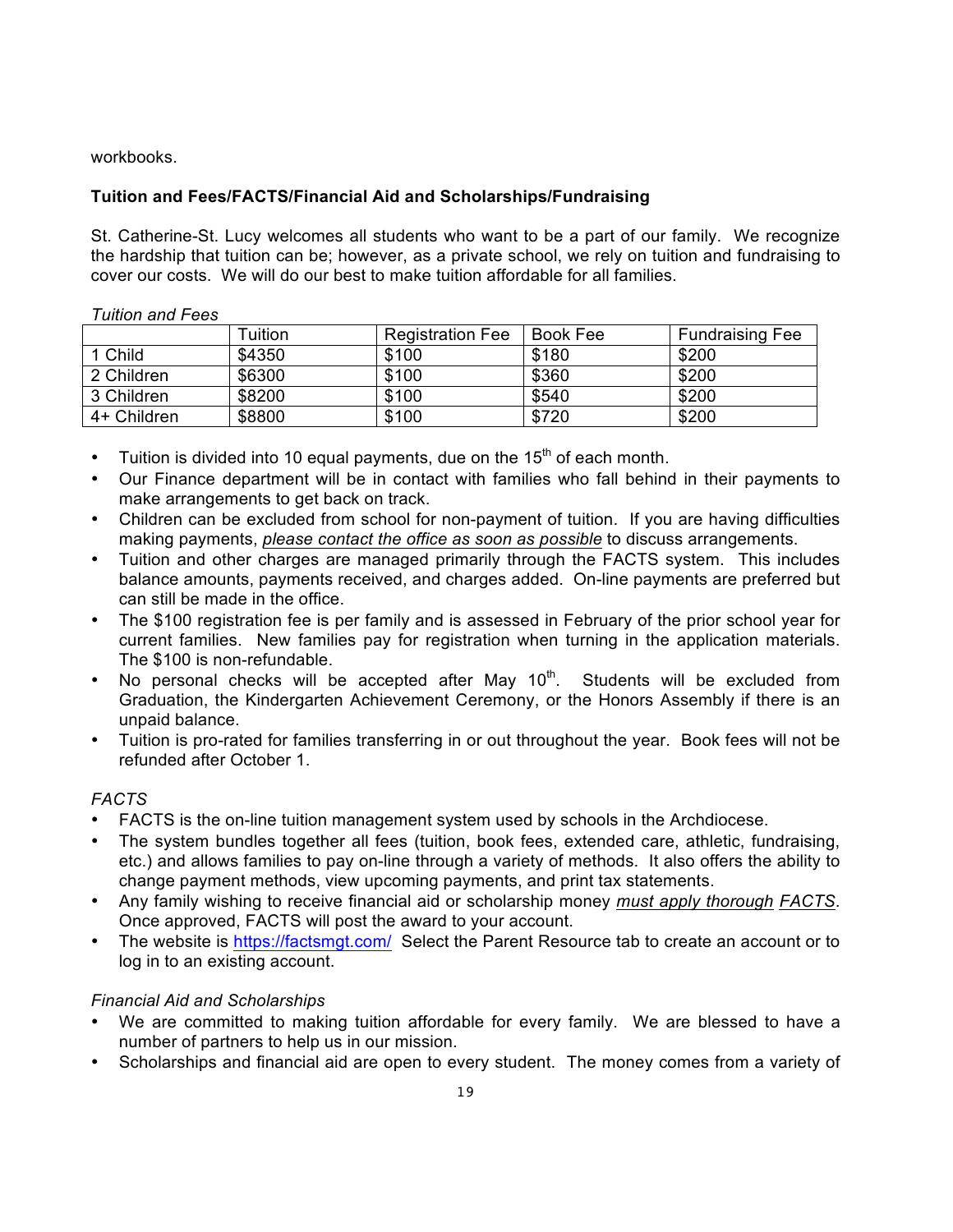sources and partners, and the amounts of the awards range. There may be obligations for events/outings with some of the scholarship awards.

- All scholarships and financial aid cannot be awarded without an application. This application is on-line, through the FACTS system. To apply, go to the website: https://factsmgt.com/ Click on the Parent Resources tab; select Financial Aid.
- Once the amount has been approved, this money will be posted to your family account.

#### *Fundraising*

- St. Catherine-St. Lucy School uses fundraising to help bridge the gap between tuition and the actual cost to educate our children. Although we do outside fundraising, we also ask each family to help. The obligation per family is \$200 per year. There will be a number of fundraising opportunities throughout the year. Check school communications for details.
- Any uncompleted fundraising obligation will be added to the family's tuition account, due by the end of the year.

#### **Uniform Policy**

Our school uniforms tell people who we are as a school. They represent pride, community, and school spirit. They help foster a sense of discipline and respect throughout our hallways. With those thoughts in mind, the school uniform policy will be *strictly* enforced here. A uniform check will be done every morning.

School uniforms can be purchased through School Belles, either on-line (www.schollbelles.com) or in-store at one of their two locations. Shirts and pants may be available at other retailers, such as Target or Walmart. Gym uniforms can be purchased directly from the school.

A student is expected to be in full uniform from the moment he/she sits down in the classroom. For example, students who wear gym shoes or boots to school must change their footwear in the coatroom. Students are also expected to be in uniform until going home; they are not to change for daycare.

If a student is out of uniform, he/she may be asked to remove the inappropriate item (earrings, boots, etc.) or sent to the office to call home for appropriate clothing. Students may return to the classroom once they are in uniform. With hair violations, a student has three days to correct the problem.

For emergency situations, the student must bring a note of explanation to school.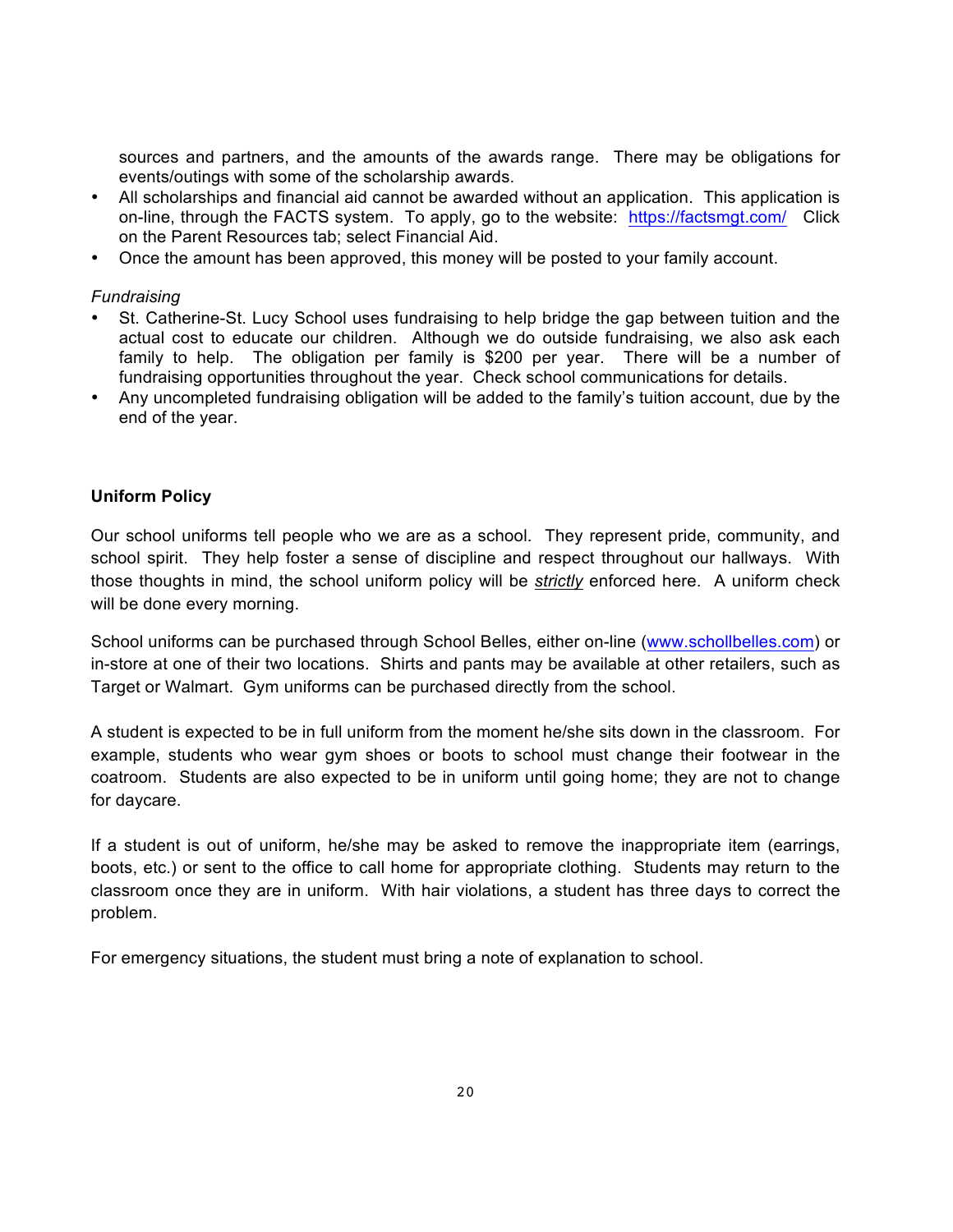## *School Dress Code*

|                                 | Grade<br>Levels | <b>Boys</b>                                                                                                                                                                                                                                                                                                                                     | Girls                                                                                                                                                                                                                                                                                                                                                       |
|---------------------------------|-----------------|-------------------------------------------------------------------------------------------------------------------------------------------------------------------------------------------------------------------------------------------------------------------------------------------------------------------------------------------------|-------------------------------------------------------------------------------------------------------------------------------------------------------------------------------------------------------------------------------------------------------------------------------------------------------------------------------------------------------------|
| Hair                            | All             | Not higher than 1"<br>$\bullet$<br>No twists, lines, designs<br>$\bullet$                                                                                                                                                                                                                                                                       | No dyed hair<br>$\bullet$                                                                                                                                                                                                                                                                                                                                   |
| <b>Jewelry</b>                  | All             | $\bullet$<br>No earrings                                                                                                                                                                                                                                                                                                                        | $\bullet$<br>Small earrings                                                                                                                                                                                                                                                                                                                                 |
| Socks/Shoes                     | Preschool-<br>1 | Gym Shoes<br>(Velcro closures preferred)                                                                                                                                                                                                                                                                                                        | <b>Gym Shoes</b><br>(Velcro closures preferred)                                                                                                                                                                                                                                                                                                             |
|                                 | $2 - 8$         | $\bullet$<br>Black or brown solid shoe<br><b>Black sole</b><br>$\bullet$                                                                                                                                                                                                                                                                        | $\bullet$<br>Black or brown solid shoe<br>Dark sole<br>$\bullet$<br>Solid socks or tights; no<br>leggings                                                                                                                                                                                                                                                   |
| <b>School</b><br><b>Uniform</b> | Preschool       | Gym Uniform or<br>$\bullet$<br>$\bullet$<br>Solid blue t-shirt and solid blue<br>sweat pants                                                                                                                                                                                                                                                    | Gym Uniform or<br>$\bullet$<br>Solid blue t-shirt and solid blue<br>$\bullet$<br>sweat pants                                                                                                                                                                                                                                                                |
|                                 | $K-4$           | Beige short or long sleeve polo<br>$\bullet$<br>shirt, tucked-in<br>School sweatshirt<br>$\bullet$<br>Navy blue school pants<br>$\bullet$<br>Navy blue school shorts, knee-<br>$\bullet$<br>length, are acceptable in warm<br>weather                                                                                                           | Beige short or long sleeve polo<br>$\bullet$<br>shirt, tucked-in<br>Plaid school jumper<br>$\bullet$<br>Navy blue school pants<br>$\bullet$<br>Navy blue school shorts, knee-<br>$\bullet$<br>length, are acceptable in warm<br>weather<br>School or solid navy blue<br>$\bullet$<br>sweater<br>School sweatshirt                                           |
|                                 | $5 - 8$         | Beige short or long sleeve polo<br>$\bullet$<br>shirt tucked-in (no long sleeve<br>shirt visible under school shirt)<br>School sweatshirt or beige<br>$\bullet$<br>school sweater<br>Navy blue dress pants<br>$\bullet$<br><b>Belt</b><br>$\bullet$<br>Navy blue school shorts, knee-<br>$\bullet$<br>length, are acceptable in warm<br>weather | Beige short or long sleeve polo<br>$\bullet$<br>shirt tucked-in (no long sleeve<br>shirt visible under school shirt)<br>School sweatshirt or beige<br>school sweater<br>Plaid school skirt, knee-length<br>$\bullet$<br>Navy blue school pants (no<br>leggings)<br>Navy blue school shorts, knee-<br>$\bullet$<br>length, are acceptable in warm<br>weather |
| <b>Gym Uniform</b>              | Preschool-<br>8 | Navy blue t-shirt or sweatshirt<br>$\bullet$<br>(school or solid color)<br>Navy blue sweat pants or<br>$\bullet$<br>shorts (school or solid color)<br>Gym shoes<br>$\bullet$<br>No logos on gym clothes<br>No leggings under gym shorts                                                                                                         | Navy blue t-shirt or sweatshirt<br>$\bullet$<br>(school or solid color)<br>Navy blue sweat pants or<br>$\bullet$<br>shorts (school or solid color)<br>Gym shoes<br>$\bullet$<br>No logos on gym clothes<br>No leggings under gym shorts<br>$\bullet$                                                                                                        |

• On out-of-uniform days:

o Students should dress appropriately for the school environment.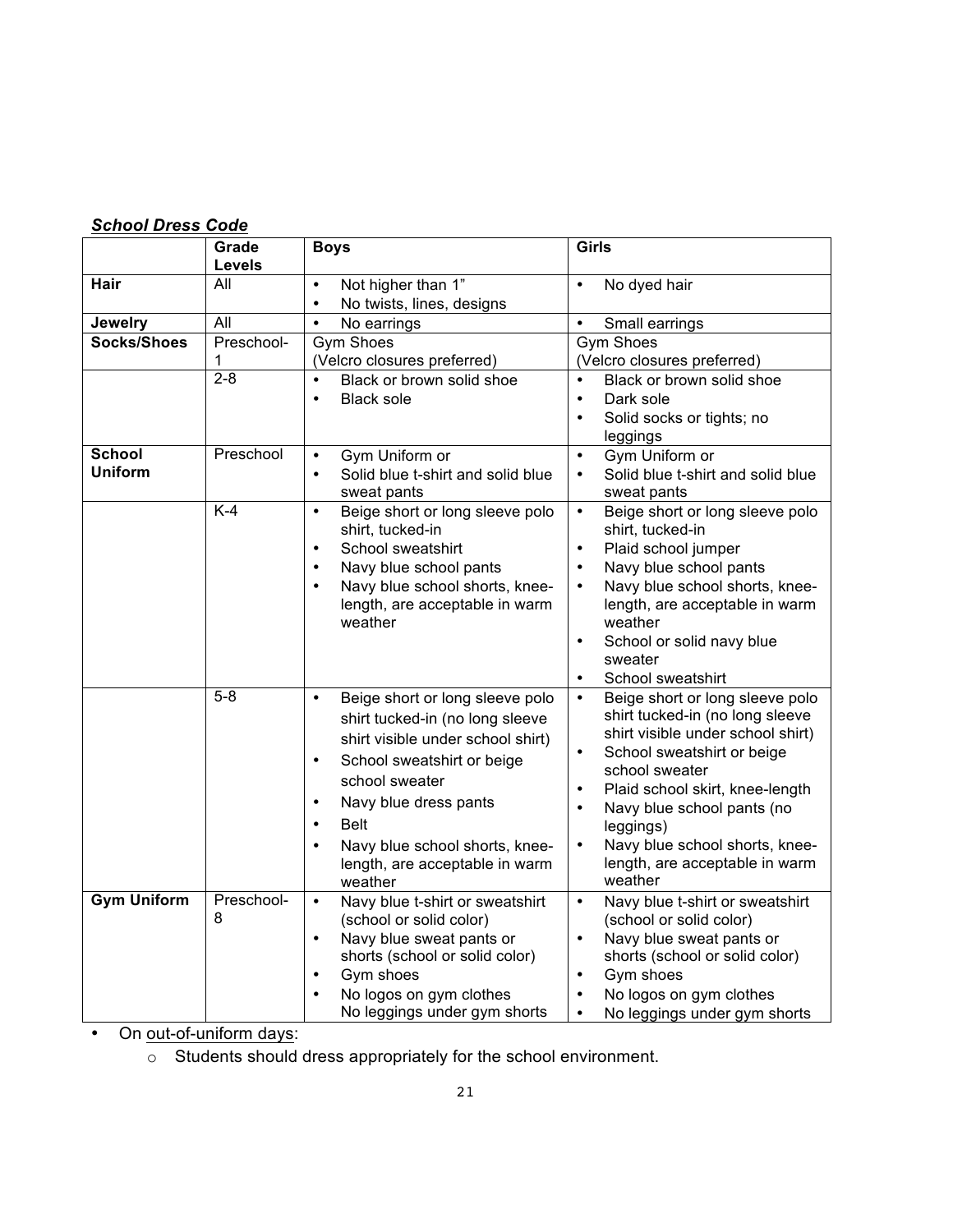- o Hair and jewelry guidelines for uniform days should be followed.
- o Short shorts, ripped jeans, halter tops, low-cut tops, saggy jeans, t-shirts with offensive or inappropriate sayings are unacceptable.

#### **VOLUNTEERS**

We welcome volunteers in our school. As members of our school community, they will be treated with kindness and respect by our students and our staff. Volunteers with the school must follow the requirements of the Archdiocese of Chicago before beginning.

#### **WEBSITE**

The school website is www.catherinelucy.org. Information on the website is approved by the school. Please look to the website for current information on dates, activities, forms, and homework assignments. Questions about the website can be directed to the school office.